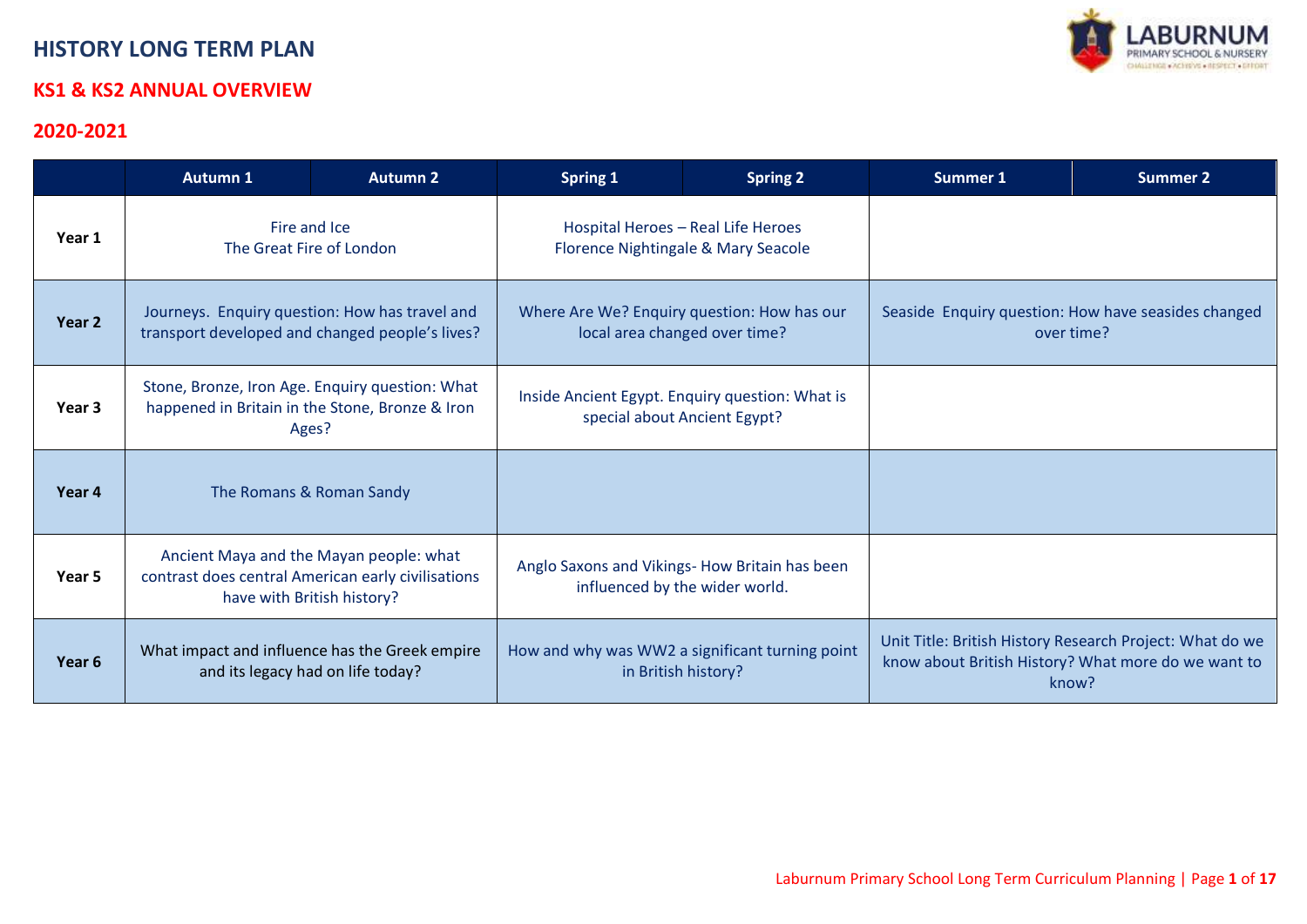

| Year 1<br><b>Term: Autumn</b>                                                    | <b>Unit Title: Fire and Ice</b>                                                                                                                                                                                                                                                                                                                                                                                                                                                                                                                                                                                                                                                                                                                                                                                                                                                                                                                                                                                                                                                                                                                                                                                                                                                                                                                                                                                                                                                                   |
|----------------------------------------------------------------------------------|---------------------------------------------------------------------------------------------------------------------------------------------------------------------------------------------------------------------------------------------------------------------------------------------------------------------------------------------------------------------------------------------------------------------------------------------------------------------------------------------------------------------------------------------------------------------------------------------------------------------------------------------------------------------------------------------------------------------------------------------------------------------------------------------------------------------------------------------------------------------------------------------------------------------------------------------------------------------------------------------------------------------------------------------------------------------------------------------------------------------------------------------------------------------------------------------------------------------------------------------------------------------------------------------------------------------------------------------------------------------------------------------------------------------------------------------------------------------------------------------------|
| <b>NC Objectives</b>                                                             | Key Knowledge, Questions, Vocabulary and Resources:                                                                                                                                                                                                                                                                                                                                                                                                                                                                                                                                                                                                                                                                                                                                                                                                                                                                                                                                                                                                                                                                                                                                                                                                                                                                                                                                                                                                                                               |
| events beyond living<br>memory that are<br>significant nationally or<br>globally | <b>Questions:</b><br>When did the Great Fire of London happen?<br>How did the Great Fire impact London itself?<br>×<br>Where is London?<br>What sources can we use to help us learn about the Great Fire of<br>$\blacksquare$<br>Where did the fire start?<br>London?<br>How and why did the fire spread so quickly?<br>How do we know about the events of the Great Fire of London?<br>п<br>How did they try to put the fire out?<br>Why is Samuel Pepys' diary so famous?<br>×<br>How did the fire impact the future of fire safety?                                                                                                                                                                                                                                                                                                                                                                                                                                                                                                                                                                                                                                                                                                                                                                                                                                                                                                                                                            |
|                                                                                  | Knowledge:                                                                                                                                                                                                                                                                                                                                                                                                                                                                                                                                                                                                                                                                                                                                                                                                                                                                                                                                                                                                                                                                                                                                                                                                                                                                                                                                                                                                                                                                                        |
|                                                                                  | Historical understanding:<br>Know what History is (a study of the past)<br>Place known events and objects in chronological order.<br>Know and explain what chronological order means.<br>Know that chronological order can mean a sequence of events over any period of time e.g. years, months, weeks, days and a day.<br>Recognise the Great Fire of London on a timeline and recognise how long ago it happened.<br>Place events of the Great Fire of London into chronological order.<br>Identify some similarities and differences between ways of life in different periods.<br>Ask and answer relevant questions about the past.<br>Know the terms; new, old, newer, older, modern, period.<br>Make comparisons using the vocabulary similar and different.<br>Events beyond living memory that are significant nationally or globally.<br>Recognise some of the ways that we find out about the past and identify different ways that it is represented e.g. artefacts, paintings, diary,<br>sketches, non-fiction books, fiction books etc.<br>Know that the Great Fire of London happened in 1666.<br>Know and understand the Great Fire of London happened 100s of years ago.<br>Know why the fire spread so quickly.<br>Name methods used to try and put the fire out.<br>Know who Samuel Pepys was and why he and his diary were famous.<br>Know and understand the impact the fire had on individuals and on London.<br>Know how the fire impacted fire safety and fire procedures. |
| <b>Linked Texts:</b>                                                             | Topic specific additional resources, including people and places:                                                                                                                                                                                                                                                                                                                                                                                                                                                                                                                                                                                                                                                                                                                                                                                                                                                                                                                                                                                                                                                                                                                                                                                                                                                                                                                                                                                                                                 |
| The Fire Cat<br>п<br>п                                                           | History off the page - Great Fire of London day.<br>$\blacksquare$<br>http://www.fireoflondon.org.uk/story/the-fire/<br>https://resource-bank.scholastic.co.uk/resources/92796                                                                                                                                                                                                                                                                                                                                                                                                                                                                                                                                                                                                                                                                                                                                                                                                                                                                                                                                                                                                                                                                                                                                                                                                                                                                                                                    |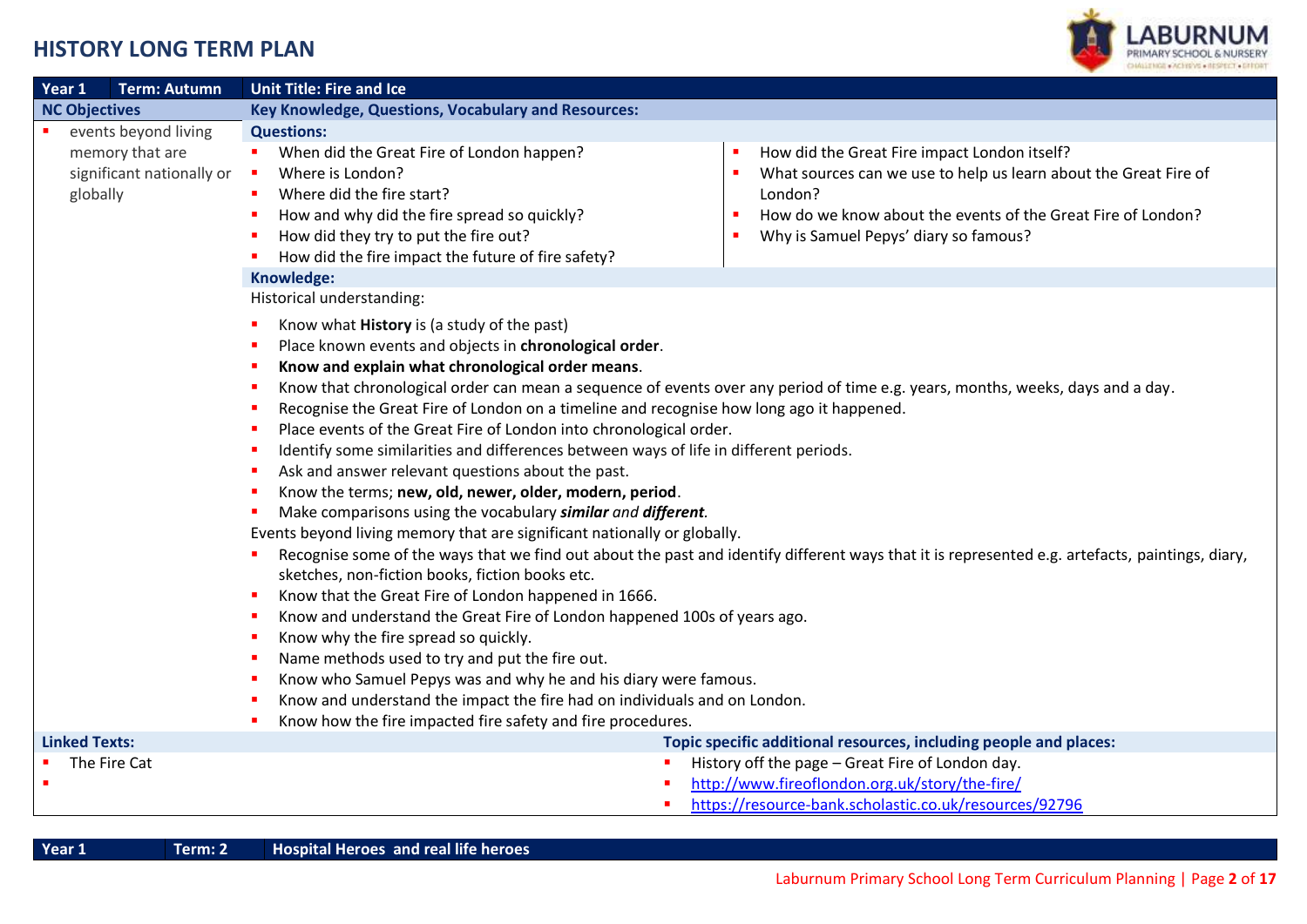

|                |                             | CHARLINGS ANCHEVE CRESTED (1)                                                                                                                 |
|----------------|-----------------------------|-----------------------------------------------------------------------------------------------------------------------------------------------|
|                | <b>NC Objectives</b>        | Key Knowledge, Questions, Vocabulary and Resources:                                                                                           |
|                | events beyond living        | <b>Questions:</b>                                                                                                                             |
|                | memory that are             | What does 'significant' mean?<br>ш                                                                                                            |
|                | significant nationally or   | Who was Florence Nightingale?<br>п                                                                                                            |
|                | globally.                   | What are some of the key events in the lives of Florence Nightingale?<br>п                                                                    |
| $\blacksquare$ | the lives of significant    | What is a hero?<br>ш                                                                                                                          |
|                | individuals in the past who | Why were they heroes?<br>$\blacksquare$                                                                                                       |
|                | have contributed to         | What did they do to change the lives of individuals?<br>ш                                                                                     |
|                | national and international  | What did they do to change the lives of their community and the wider community?<br>×                                                         |
|                | achievements. Some          | How did they change the lives of individuals and communities?<br>×                                                                            |
|                | should be used to           | Why do we remember her?<br>ш                                                                                                                  |
|                | compare aspects of life in  | Why should she be remembered?<br>$\blacksquare$                                                                                               |
|                | different periods.          |                                                                                                                                               |
|                | <b>Florence Nightingale</b> | Knowledge:                                                                                                                                    |
|                |                             | events beyond living memory that are significant nationally or globally.                                                                      |
|                |                             | Know the name of the Crimean War.<br>$\bullet$                                                                                                |
|                |                             | Know that Florence Nightingale was involved in the Crimean War.<br>$\bullet$                                                                  |
|                |                             | Know when FN (1820), was born.<br>$\bullet$                                                                                                   |
|                |                             | Know that the Crimean War started in 1853 and ended in 1856.                                                                                  |
|                |                             | Recognise sources of information and understand they can be used to find out information e.g. paintings, diaries, sketches etc.<br>$\bullet$  |
|                |                             | Explain how FN developed medical procedures.                                                                                                  |
|                |                             | the lives of significant individuals in the past who have contributed to national and international achievements. Some should be used to<br>п |
|                |                             | compare aspects of life in different periods.                                                                                                 |
|                |                             | Know who FN, was.<br>$\bullet$                                                                                                                |
|                |                             | Know what the term 'significant' means.                                                                                                       |
|                |                             | Name a minimum of two significant events in each of their lives.                                                                              |
|                |                             | Know that they are famous nurses.<br>$\bullet$                                                                                                |
|                |                             | Explain and give two reasons why each of them were famous.<br>$\bullet$                                                                       |
|                |                             | Recognise and name ways that FN, changed lives of individuals and communities.<br>$\bullet$                                                   |
|                |                             | Know what the word 'prejudice' means.<br>$\bullet$                                                                                            |
|                |                             |                                                                                                                                               |
|                |                             | Recognise that FN challenged hospital cleanliness and changed medical methods for the better.<br>$\bullet$                                    |
|                |                             | Explain how FN changed and made medical methods better.                                                                                       |
|                |                             | place known events and objects in chronological order.<br>ш                                                                                   |
|                |                             | Know and explain what chronological order means.                                                                                              |
|                |                             | Understand and know that chronological order can mean a sequence of events over any period of time e.g. years, months, weeks,                 |
|                |                             | days and a day.                                                                                                                               |

Recognise the Crimean War and World War 1 on a timeline and recognise how long ago they happened.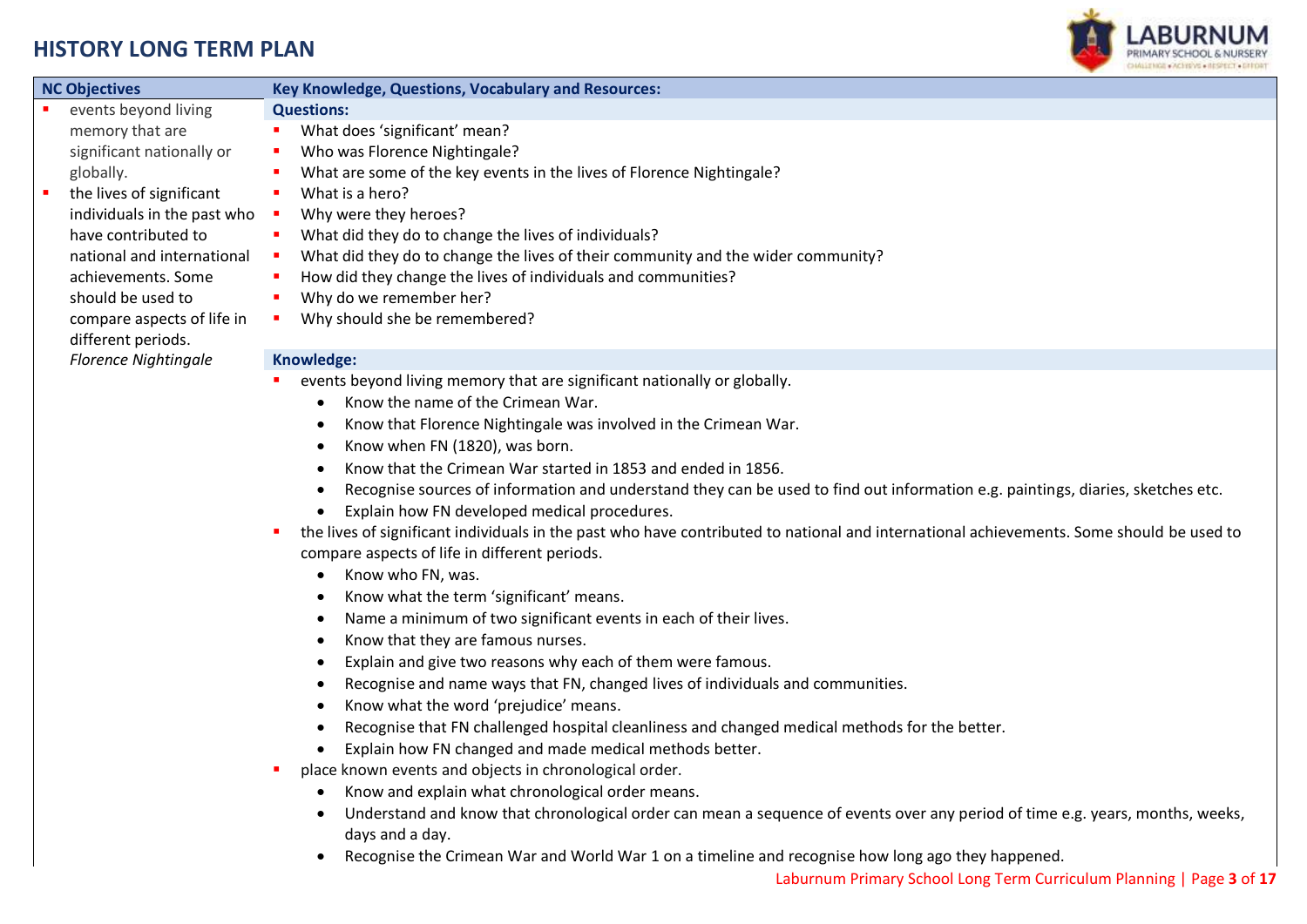

- Use common words and phrases relating to the passing of time.
	- Know the words: here, now, then, yesterday, last week, last year, x years ago, a long time ago, before, after, next, then, day, month, year, and AD.
- Find answers to some simple questions about the past from simple sources of information/Ask and answer relevant basic questions about the past.
	- Recognise and name different sources of information. For eg
		- o Photos
		- o Pictures and paintings
		- Diaries and other forms of recounts
		- o Internet
		- o Non-fiction books
	- $\bullet$  Be able to determine a fact(s) from the sources.
- Describe some simple similarities and differences between artefacts/sort artefacts from 'then' and 'now'
	- Understand that objects change and develop over time.
	- Know the terms; new, old, newer, older, modern, period, AD.
	- Compare two objects using the vocabulary *similarities and differences.*
	- Give reasons for similarities and differences between objects.
- Relate his/her own account of an event and understand that others may give a different version.
	- Know and say three facts about the lives of FN,
	- Use common words and phrases relating to the passing of time (see above.)
- Identify some similarities and differences between ways of life in different periods.
	- Know that the Crimean War started in 1853 and ended in 1856.
	- Know and understand that medicine has changed significantly since the time of FN, EC and MS.
	- Understand that opinions, views and ways of life change over time.
	- Know the terms; new, old, newer, older, modern, period,
	- Compare two items or events using the vocabulary *similarities and differences.*

|                      | Give explanations for similarities and differences.               |  |
|----------------------|-------------------------------------------------------------------|--|
| <b>Linked Texts:</b> | Topic specific additional resources, including people and places: |  |
|                      |                                                                   |  |
|                      |                                                                   |  |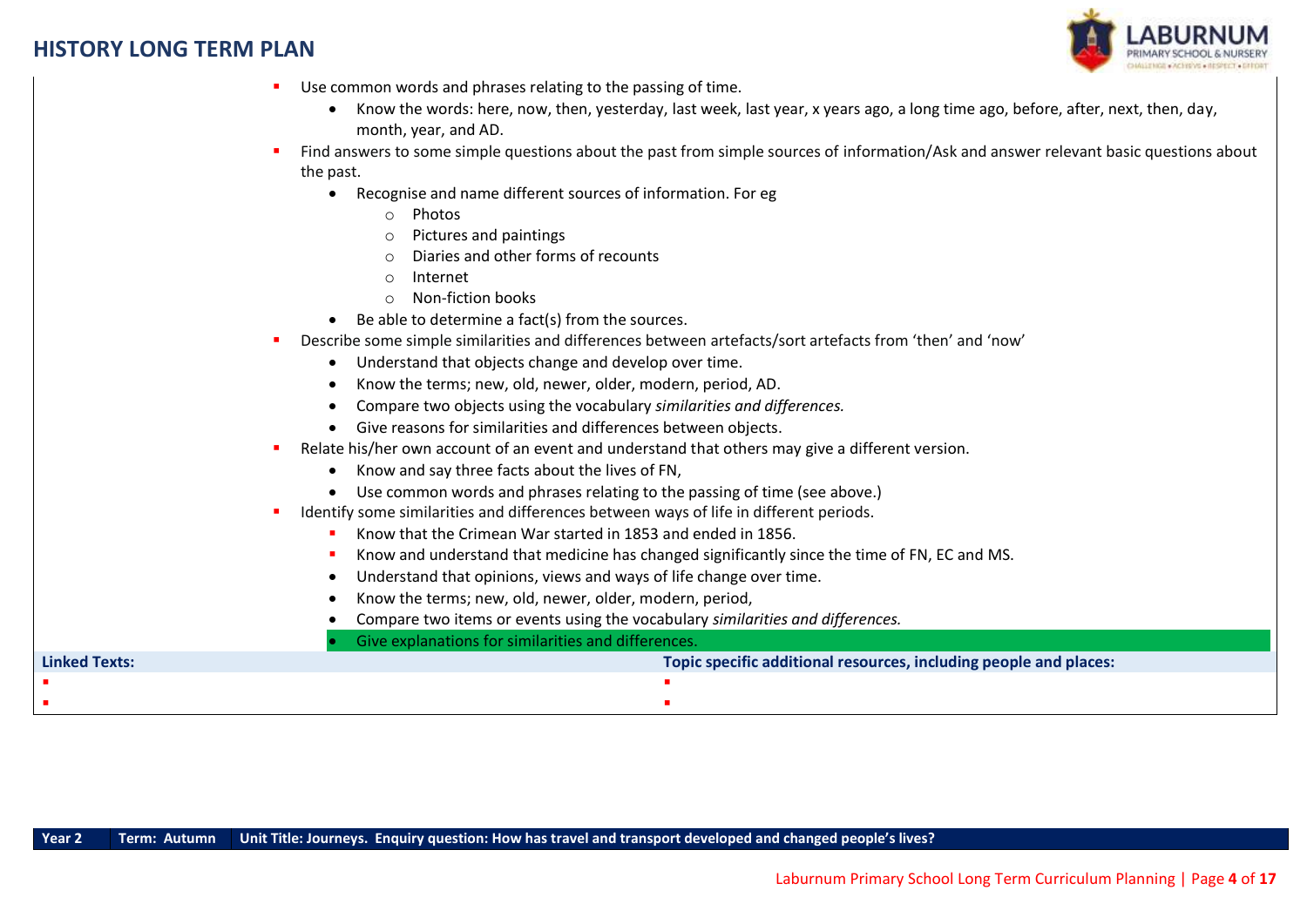

| <b>NC Objectives</b>                    | Key Knowledge, Questions, Vocabulary and Resources:                                                                                                        |                  |                                                                                                                                                                |  |  |
|-----------------------------------------|------------------------------------------------------------------------------------------------------------------------------------------------------------|------------------|----------------------------------------------------------------------------------------------------------------------------------------------------------------|--|--|
| Events beyond living                    | <b>Questions:</b>                                                                                                                                          |                  |                                                                                                                                                                |  |  |
| memory that are                         | What is a timeline?                                                                                                                                        | ٠                | Who is Christopher Columbus?                                                                                                                                   |  |  |
| significant nationally or               | What does chronological order mean?                                                                                                                        | ٠                | Why is he a famous explorer?                                                                                                                                   |  |  |
| globally                                | What is an explorer?                                                                                                                                       | ×.               | Who are the Wright Brothers?                                                                                                                                   |  |  |
| The lives of significant                | Why is George Stephenson famous?                                                                                                                           | ٠                | What did the Wright Brothers invent and achieve?                                                                                                               |  |  |
| individuals in the past                 | What is The Rocket?                                                                                                                                        | ٠                | Can you compare the lives of George Stephenson, Christopher Columbus, the Wright                                                                               |  |  |
| who have contributed                    | Who is the 'Father of the Railways'?                                                                                                                       | <b>Brothers?</b> |                                                                                                                                                                |  |  |
| to national and                         | Knowledge:                                                                                                                                                 |                  |                                                                                                                                                                |  |  |
| international                           |                                                                                                                                                            |                  | Events beyond living memory that are significant nationally or globally/ the lives of significant individuals in the past who have contributed to national and |  |  |
| achievements                            |                                                                                                                                                            |                  | international achievements/Describe where the people and events studied fit within a chronological framework and identify similarities and differences         |  |  |
| Changes within living                   | between ways of life in different periods.                                                                                                                 |                  |                                                                                                                                                                |  |  |
| memory                                  | George Stephenson was an inventor born in 1781, was a pioneer in railways, invented The Rocket in 1829<br>٠                                                |                  |                                                                                                                                                                |  |  |
|                                         | George Stephenson was known as the 'Father of the Railways' and know why.<br>٠                                                                             |                  |                                                                                                                                                                |  |  |
|                                         | ٠                                                                                                                                                          |                  | Christopher Columbus was an explorer born in 1451 who explored the world on ships and that he had three famous ships, The Pinta, The Niña and the              |  |  |
|                                         | Santa Maria which he set sail in in 1492.                                                                                                                  |                  |                                                                                                                                                                |  |  |
|                                         | Christopher Columbus was paid to discover new lands and food/spices etc. and discovered the America's but he thought he had discovered the Indies and<br>٠ |                  |                                                                                                                                                                |  |  |
|                                         | that he wanted to prove the earth was round and wanted to go all the way around the world until he got to India.                                           |                  |                                                                                                                                                                |  |  |
|                                         | The Wright Brothers were inventors, builders and pilots; born in 1867 (Wilbur) and 1871 (Orville).<br>$\blacksquare$                                       |                  |                                                                                                                                                                |  |  |
|                                         | In 1903 they built the first plane and flew it for 12 seconds and in 1904 they built a new plane which flew for more than 5 minutes.<br>$\blacksquare$     |                  |                                                                                                                                                                |  |  |
|                                         | Know where these people and events fit within a chronological framework (timeline).<br>$\blacksquare$                                                      |                  |                                                                                                                                                                |  |  |
|                                         | Changes within living memory.                                                                                                                              |                  |                                                                                                                                                                |  |  |
|                                         | Technology is constantly evolving and developing.<br>٠                                                                                                     |                  |                                                                                                                                                                |  |  |
|                                         | Modes of transport are constantly changing e.g. the fast trains and bullet trains.<br>٠                                                                    |                  |                                                                                                                                                                |  |  |
|                                         | Some forms of transport are redundant or are used for show purposes e.g. the blimp, steam trains etc.<br>٠                                                 |                  |                                                                                                                                                                |  |  |
|                                         |                                                                                                                                                            |                  | Ask and answer questions choosing and using parts of stories and other sources to show that he/she understands key features of events/ Show understanding      |  |  |
|                                         | of some of the ways in which we find out about the past and identify different ways in which it is represented.                                            |                  |                                                                                                                                                                |  |  |
|                                         |                                                                                                                                                            |                  | Ask simple questions about modes of transport. Ask simple questions about significant individuals who revolutionised ways of travelling. Show awareness        |  |  |
|                                         | of changes in transport technology by sequencing images of trains / planes / boats from different eras. NEW IN                                             |                  |                                                                                                                                                                |  |  |
| <b>Linked Texts:</b>                    |                                                                                                                                                            |                  | Topic specific additional resources, including people and places:                                                                                              |  |  |
|                                         | Kelly, M (2010) How It Works: Cars, Trucks and Bikes (M Kelly publishing)                                                                                  |                  | Animated Rocket ~ www.bbc.co.uk/history/british/victorians/launch ani rocket.shtml                                                                             |  |  |
| ×.                                      | Graham, I (2011) My First Book of Transport (Collins)                                                                                                      |                  | The Wright brothers ~ https://www.youtube.com/watch?v=fZyZxDWjkZ0                                                                                              |  |  |
| ×                                       | Hanchen, A How the Wright Brothers Conquered the Skies                                                                                                     |                  | The Christopher Columbus short clip ~ https://www.youtube.com/watch?v=so3WlpDWeqk                                                                              |  |  |
| Beerling, F, Little Wings (Amy Johnson) |                                                                                                                                                            |                  | Song ~ https://www.youtube.com/watch?v=ae2B9TOBvpM                                                                                                             |  |  |
|                                         |                                                                                                                                                            |                  | Story ~ https://www.youtube.com/watch?v=IXY_MXkE8NM                                                                                                            |  |  |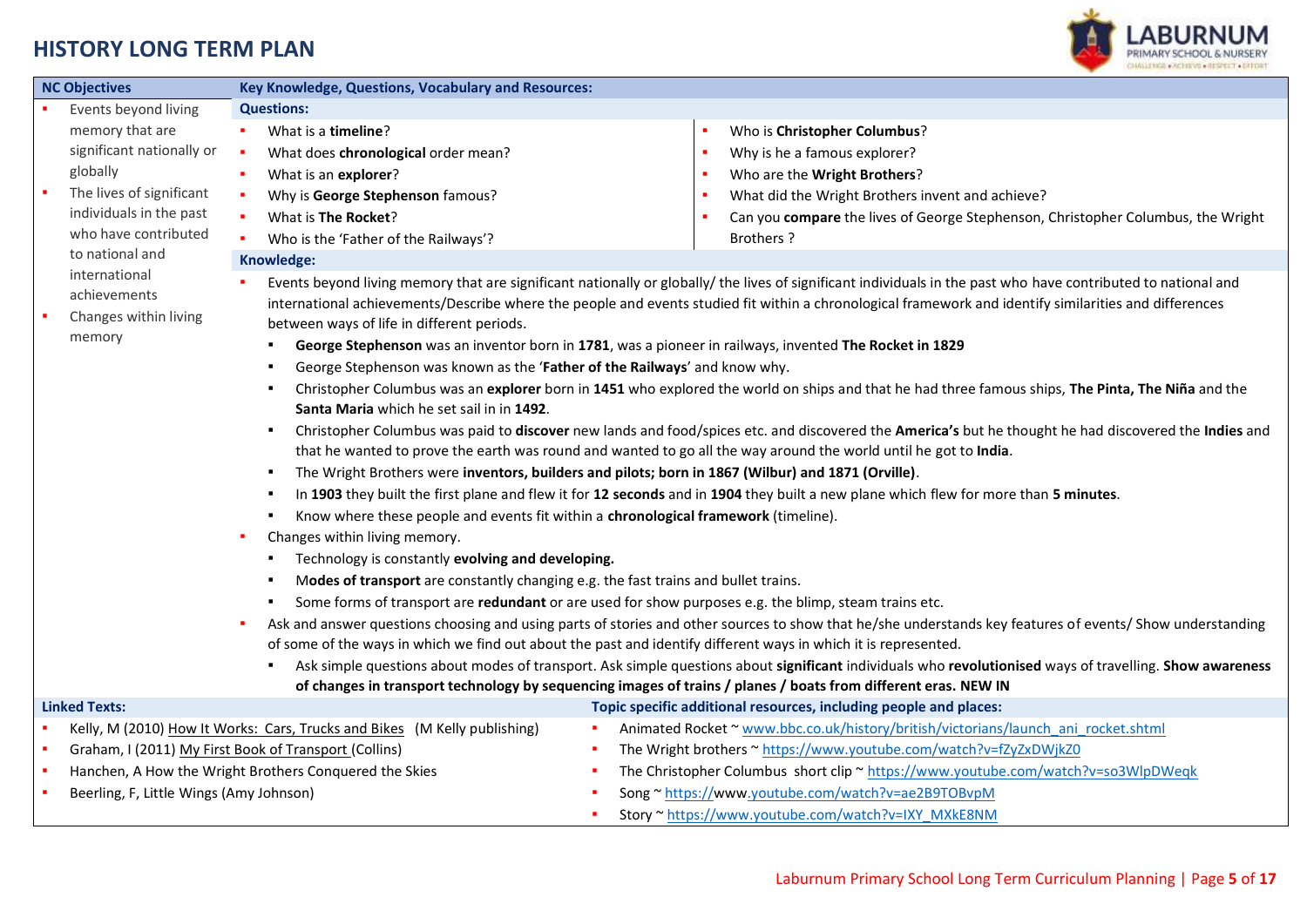

| Year <sub>2</sub> | Term: 2                                | Enquiry question: How has our local area changed over time?<br><b>Unit Title: Where Are We?</b>                                                                                 |
|-------------------|----------------------------------------|---------------------------------------------------------------------------------------------------------------------------------------------------------------------------------|
|                   | <b>NC Objectives</b>                   | Key Knowledge, Questions, Vocabulary and Resources:                                                                                                                             |
|                   | Changes within                         | <b>Questions:</b>                                                                                                                                                               |
|                   | living memory -                        | What was Sandy like in the past? How do we know?<br>How has the school locality changed, and why?                                                                               |
|                   | where appropriate                      | What was our school like in the past? How do we know?<br>How has Sandy changed, and why?<br>٠                                                                                   |
|                   | these should be<br>used to reveal      | How has our school changed, and why?<br>What was the locality of the school like in the past? How do we know?                                                                   |
|                   |                                        | Knowledge:                                                                                                                                                                      |
|                   | aspects of change in<br>national life. | Sandy gets its name from the sand hills - in the Domesday book it is called Sandeia derived from the Old English for sand island.                                               |
|                   | significant historical                 | Settlement in Sandy predates Roman times. Roman Sandy was a small town built on a Roman Road between St Albans (Verulamium) and Godmanchester.                                  |
|                   | events, people and                     | Evidence of Roman occupation in Sandy was found in the 19 <sup>th</sup> Century when the railway line and station were built. Later excavations in 2018 revealed further        |
|                   | places in their own                    | evidence of Roman occupation                                                                                                                                                    |
|                   | locality.                              | Agriculture and market gardening have been important for employment. The town remained very rural until the 1950s. Remains a small town surrounded by a                         |
|                   |                                        | semi-rural landscape.                                                                                                                                                           |
|                   |                                        | Sandy formed the junction between the London-Edinburgh and Oxford to Cambridge railway lines, and at one time had 3 stations. Plans to reinstate the Oxford                     |
|                   |                                        | to Cambridge line will affect Sandy in the future.                                                                                                                              |
|                   |                                        | Sewage system installed 1922, electric street lighting 1927, A1 bypass built 1950s.                                                                                             |
|                   |                                        | The local area has homes built at many different times.                                                                                                                         |
|                   |                                        | The homes can be categorised as houses, (detached, semi-detached, terraced), flats, bungalows.)                                                                                 |
|                   |                                        | Our school was built in 1907 and has undergone many changes since then.                                                                                                         |
|                   | <b>Linked Texts:</b>                   | Topic specific additional resources, including people and places:                                                                                                               |
|                   | Roman Sandy books                      | Sandy Town Council offices = small museum with Roman Sandy display                                                                                                              |
|                   | (Town Council issue                    | ×<br>Photographs of Laburnum Primary School in the past                                                                                                                         |
|                   | /library / history                     | Sandy town maps 1799, 1901, present                                                                                                                                             |
|                   | resources)                             | Images of Sandy past and present<br>×                                                                                                                                           |
|                   | Ordnance Survey                        | Timeline of key points in Sandy's development<br>×                                                                                                                              |
|                   | maps                                   | http://www.sandy-bedfordshire.co.uk/sandy_-_early_times.html                                                                                                                    |
|                   | Local area street                      | http://virtual-library.culturalservices.net/webingres/bedfordshire/vlib/0.digitised_resources/sandy_digitisation_timeline.htm<br>п                                              |
|                   | maps                                   | http://www.sandytowncouncil.gov.uk/about-sandy<br>×                                                                                                                             |
|                   | Town plans                             | http://www.roman-sandy.com/ - interactive Time Detectives - 6 stage activity to learn about the 1990 excavations of Roman Sandy. Quizzes to assess learning.                    |
|                   |                                        | http://www.aocarchaeology.com/news/article/sandy-bedfordshire/<br>۵                                                                                                             |
|                   |                                        | https://www.bbc.co.uk/news/uk-england-beds-bucks-herts-44487020<br>۵<br>https://www.thecomet.net/news/roman-town-wall-and-skeleton-uncovered-at-sandy-excavation-site-1-5570237 |
|                   |                                        | http://bedsarchives.bedford.gov.uk/CommunityArchives/Girtford/GirtfordSchool-NowLaburnumLowerSChool.aspx?fbclid=IwAR0TmWa-                                                      |
|                   |                                        | kwJnWRxOzVKczhqwhk3QSYnviqtgJwNoGbS0ttunx5erxTkGI5Y                                                                                                                             |
|                   |                                        | http://bedsarchives.bedford.gov.uk/CommunityArchives/Girtford/GirtfordSchool-NowLaburnumLowerSChool.aspx<br>٠                                                                   |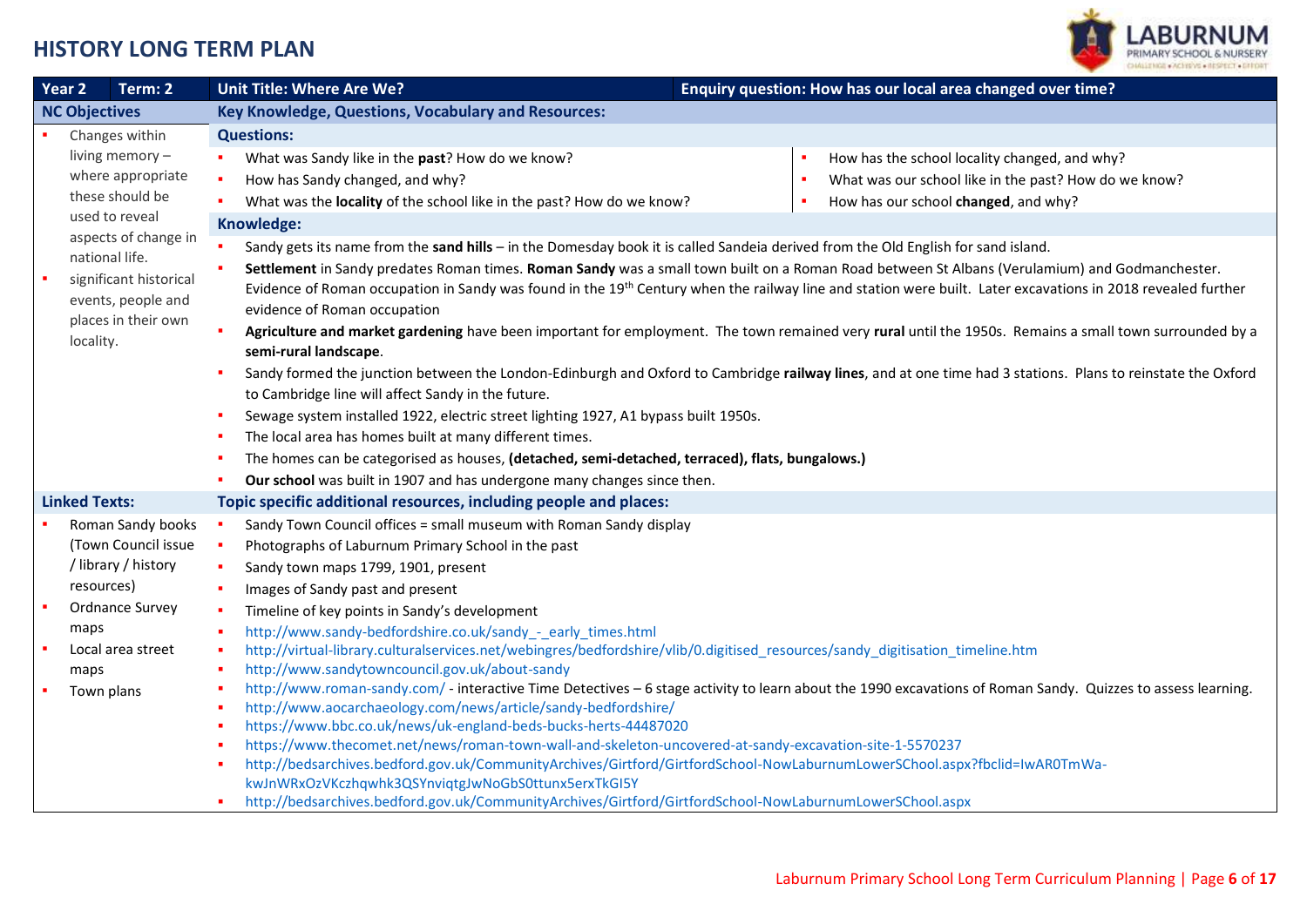

| Year 2               | Term: 3                                                                                | Unit Title: Seaside (History)                                                                                                                                                                                                                                                                                                           | Enquiry question: How have seasides changed over time?                                                                                                                                                                                                                                                                                                                                                                                                                                                                                                                                                                                                    |
|----------------------|----------------------------------------------------------------------------------------|-----------------------------------------------------------------------------------------------------------------------------------------------------------------------------------------------------------------------------------------------------------------------------------------------------------------------------------------|-----------------------------------------------------------------------------------------------------------------------------------------------------------------------------------------------------------------------------------------------------------------------------------------------------------------------------------------------------------------------------------------------------------------------------------------------------------------------------------------------------------------------------------------------------------------------------------------------------------------------------------------------------------|
| <b>NC Objectives</b> |                                                                                        | Key Knowledge, Questions, Vocabulary and Resources:                                                                                                                                                                                                                                                                                     |                                                                                                                                                                                                                                                                                                                                                                                                                                                                                                                                                                                                                                                           |
|                      | Events beyond                                                                          | <b>Questions:</b>                                                                                                                                                                                                                                                                                                                       |                                                                                                                                                                                                                                                                                                                                                                                                                                                                                                                                                                                                                                                           |
|                      | living memory that<br>are significant<br>nationally or<br>globally<br>The lives of     | When did seaside holidays become popular? Why?<br>×<br>What were seaside resorts like 100 years ago? How do we know?<br>How have seaside holidays changed over the last 100 years?<br>Would you prefer a seaside holiday now or 100 years ago?                                                                                          | What might seaside resorts be like in the future?<br>What did Grace Darling do that made her famous? How do<br>What can we work out about how children enjoyed the seaside 100 years ago?<br>we know about what she did?<br>Why do we remember what Grace Darling did? What<br>changed because of her actions?                                                                                                                                                                                                                                                                                                                                            |
|                      | significant                                                                            | Knowledge:                                                                                                                                                                                                                                                                                                                              |                                                                                                                                                                                                                                                                                                                                                                                                                                                                                                                                                                                                                                                           |
|                      | individuals in the<br>past who have<br>contributed to<br>national and<br>international | compare them with modern seaside holidays.<br>٠                                                                                                                                                                                                                                                                                         | Seaside holidays became popular in Victorian times when steam trains became available as a means of transport.<br>Primary sources (photographs) and secondary sources (paintings / drawings) can be used as evidence of what holidays were like in the past and<br>Holiday meaning holy-day which is when first holidays usually took place.                                                                                                                                                                                                                                                                                                              |
|                      | achievements<br>Changes within<br>living memory                                        | (Grace Darling to be taught through English)<br>us information about what Grace Darling did.                                                                                                                                                                                                                                            | Key features of period seaside holidays relating to children's and adults' entertainment and clothing include: pier, promenade, parasol, light-<br>house, Punch and Judy show, carousels, donkey rides, bathing suits, bathing machines.<br>We can show chronological understanding of seaside holidays from different times by ordering images.<br>Secondary sources (paintings, newspaper articles) and primary sources (medals, china from the Forfarshire, Grace's dress, locks of her hair), give<br>Grace Darling, b 1815, d 1842, lived in Longston Lighthouse on Farne Islands, Northumberland. In 1838 steamship Forfarshire sank; Grace and her |
|                      |                                                                                        |                                                                                                                                                                                                                                                                                                                                         | father carried out an heroic rescue of some of the survivors. Grace became famous and awarded several medals.                                                                                                                                                                                                                                                                                                                                                                                                                                                                                                                                             |
| <b>Linked Texts:</b> |                                                                                        |                                                                                                                                                                                                                                                                                                                                         | Topic specific additional resources, including people and places:                                                                                                                                                                                                                                                                                                                                                                                                                                                                                                                                                                                         |
|                      | <b>Islands (Darling Books)</b><br>Reprint) (Forgotten Books)                           | Spilsbury, L and R (2002) At the Seaside (Heinemann)<br>Bell, C (2003) Grace Darling: The Heroine of the Farne<br>Darling, T (2012) Grace Darling, Her True Story: From<br>Unpublished Papers in Procession (sic) of Her Family (Classic<br>Weightman, S and Montgomery, B (2003) Grace Darling<br>(Claughton Photography Publications) | PlanBee scheme of work -Seaside in the Past - 6 lessons, teaching resources and differentiated activities.<br>Seaside Holidays in the Past - KS1 Photo Activity Pack.<br>SeaLife Centres pupil and teacher resources (science links)<br>KeyStage History - Grace Darling - lesson plans and resources.<br>RNLI - Grace Darling - topic pack.<br>BBC Class Clips (Video) - Grace Darling.<br>Grace Darling Museum - education pack.<br>×<br>https://rnli.org/youth-education/education-resources/lower-primary/topic-pack<br>https://www.bbc.co.uk/teach/class-clips-video/true-stories-grace-darling/z4y7pg8 Video telling Grace<br>×                     |
|                      | Darling - 1815-1842                                                                    | RNLI Museum, Bamburgh - Factsheet - The Life of Grace                                                                                                                                                                                                                                                                                   | Darling story first hand.<br>https://www.history.org.uk/primary/resource/3685/grace-darling Lesson and resources about GD using<br>painting stimulus.<br>https://rnli.org/find-my-nearest/museums/grace-darling-museum Including virtual tour of museum.                                                                                                                                                                                                                                                                                                                                                                                                  |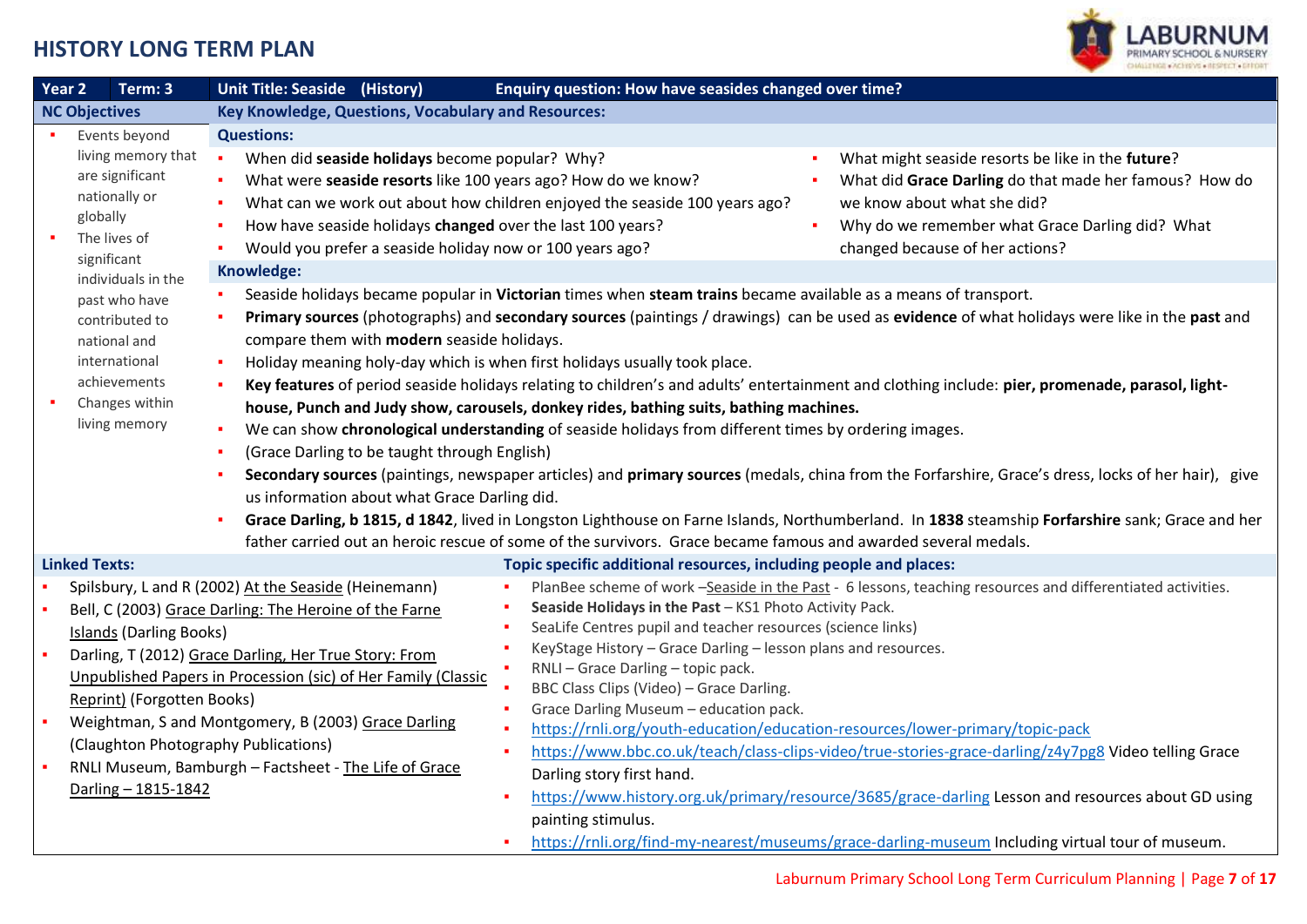

| <b>Term: Autumn</b><br>Year 3                                                                                                                                                                                                                      | Unit Title: Prehistoric People: Stone, Bronze, Iron Age.                                                                                                                                                                                                                                                                                                                                                                                                                                                                                                                                                                                                                                                                                               | Enquiry question: What happened in Britain in the Stone, Bronze & Iron Ages?                                                                                                                                                                                                                                                                                                                                                                                                                                        |  |
|----------------------------------------------------------------------------------------------------------------------------------------------------------------------------------------------------------------------------------------------------|--------------------------------------------------------------------------------------------------------------------------------------------------------------------------------------------------------------------------------------------------------------------------------------------------------------------------------------------------------------------------------------------------------------------------------------------------------------------------------------------------------------------------------------------------------------------------------------------------------------------------------------------------------------------------------------------------------------------------------------------------------|---------------------------------------------------------------------------------------------------------------------------------------------------------------------------------------------------------------------------------------------------------------------------------------------------------------------------------------------------------------------------------------------------------------------------------------------------------------------------------------------------------------------|--|
| <b>NC Objectives</b>                                                                                                                                                                                                                               | Key Knowledge, Questions, Vocabulary and Resources:                                                                                                                                                                                                                                                                                                                                                                                                                                                                                                                                                                                                                                                                                                    |                                                                                                                                                                                                                                                                                                                                                                                                                                                                                                                     |  |
| Changes in Britain<br>from the Stone Age                                                                                                                                                                                                           | <b>Questions:</b>                                                                                                                                                                                                                                                                                                                                                                                                                                                                                                                                                                                                                                                                                                                                      |                                                                                                                                                                                                                                                                                                                                                                                                                                                                                                                     |  |
| to the Iron Age.                                                                                                                                                                                                                                   | What does prehistory mean?<br>How did early humans live in the Stone Age (Palaeolithic, Mesolithic and Neolithic<br>periods)?                                                                                                                                                                                                                                                                                                                                                                                                                                                                                                                                                                                                                          | Were prehistoric people the same as us?<br>In what ways have prehistoric people influenced our lives today?<br>How did people live in the Bronze Age and Iron Age?                                                                                                                                                                                                                                                                                                                                                  |  |
| (Non Statutory)                                                                                                                                                                                                                                    | Knowledge:                                                                                                                                                                                                                                                                                                                                                                                                                                                                                                                                                                                                                                                                                                                                             |                                                                                                                                                                                                                                                                                                                                                                                                                                                                                                                     |  |
| Late Neolithic<br>hunter-gatherers<br>and early farmers,<br>for example Skara<br>Brae.<br>Bronze Age religion,<br>technology and<br>travel, for example<br>Stonehenge.<br>Iron Age hill forts:<br>tribal kingdoms,<br>farming, art and<br>culture. | The period being studied is from c. 700, 000 BC to c. 43 AD.<br>• AD and BC are also increasingly known as CE (Common Era) and BCE (before the Common Era).<br>Place key events on a timeline.<br>Know what prehistory means.<br>Pre- means before so prehistory means before history.<br>Only the last 2000 years has written history.<br>Role of archaeologists in finding out about prehistory.<br>The Stone Age is divided into 3 parts.<br>The Bronze Age - 2300 BC - 700 BC: Discovered how to make bronze, and used it for tools and weapons.<br>The Iron Age - 700 BC - 43 AD: Worked out how to make iron, and used it to make tools and weapons.<br>How prehistoric people lived.<br>Differences between Mesolithic and Neolithic dwellings. | - BC means 'Before Christ' and know that anno Domini (AD) means 'in the year of our lord' in Latin and c. stands for 'circa' which means 'about' in Latin.<br>Palaeolithic - palaeo from Greek palaios meaning ancient; lithic from Greek lithos meaning stone; 700,000 BC - 10,000 BC.<br>Mesolithic - meso from Greek mesos meaning middle; lithic from Greek lithos meaning stone; 10,000 BC - 4500 BC.<br>Neolithic - neo from Greek neos meaning new; lithic from Greek lithos meaning stone; 4500BC - 2300BC. |  |
| <b>Linked Texts:</b>                                                                                                                                                                                                                               |                                                                                                                                                                                                                                                                                                                                                                                                                                                                                                                                                                                                                                                                                                                                                        | Topic specific additional resources, including people and places:                                                                                                                                                                                                                                                                                                                                                                                                                                                   |  |
| Maps and atlases<br>Stone Age Boy - Satoshi Kitamura                                                                                                                                                                                               | How to Wash A Woolly Mammoth - Michelle Robinson and Kate Hindley                                                                                                                                                                                                                                                                                                                                                                                                                                                                                                                                                                                                                                                                                      | https://vivacity.org/vivacity-venues/flag-fen/<br>https://www.english-heritage.org.uk/visit/places/stonehenge/schools/<br>https://www.visitscotland.com/info/see-do/skara-brae-prehistoric-village-p247671                                                                                                                                                                                                                                                                                                          |  |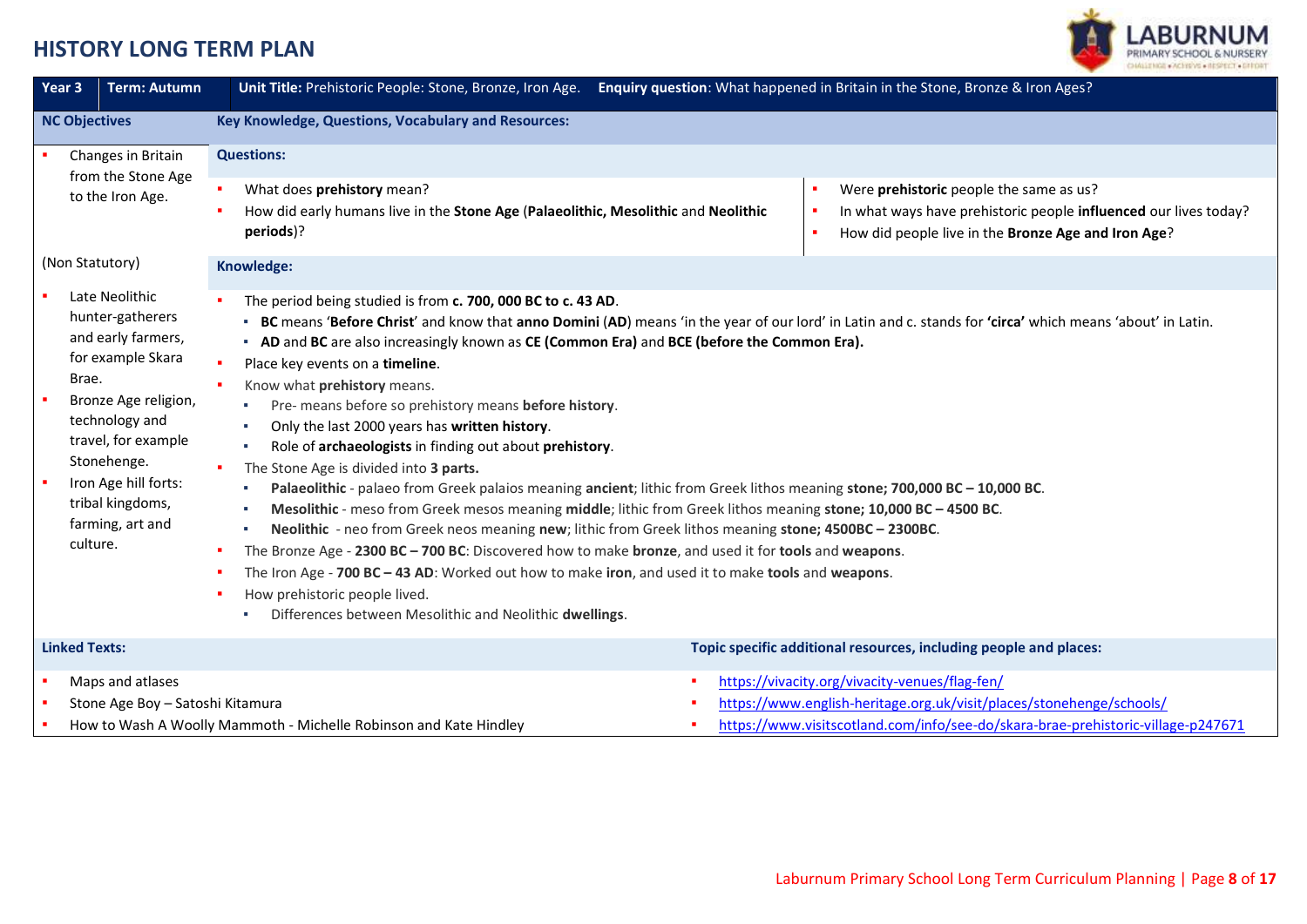

| <b>Term: Spring</b><br>Year 3                                                                                                                                                                                                              | Unit Title: Inside Ancient Egypt.                                                                                                                                                                                                                                                                                                                                                                                                                                                                                                                                                                                                                                                                                                               | Enquiry question: What is special about Ancient Egypt?                                                                                                                                                                                                                                                                                                                                                                                                                                                                                                                                                                                                                                                                                                                                                                                                                                                    |
|--------------------------------------------------------------------------------------------------------------------------------------------------------------------------------------------------------------------------------------------|-------------------------------------------------------------------------------------------------------------------------------------------------------------------------------------------------------------------------------------------------------------------------------------------------------------------------------------------------------------------------------------------------------------------------------------------------------------------------------------------------------------------------------------------------------------------------------------------------------------------------------------------------------------------------------------------------------------------------------------------------|-----------------------------------------------------------------------------------------------------------------------------------------------------------------------------------------------------------------------------------------------------------------------------------------------------------------------------------------------------------------------------------------------------------------------------------------------------------------------------------------------------------------------------------------------------------------------------------------------------------------------------------------------------------------------------------------------------------------------------------------------------------------------------------------------------------------------------------------------------------------------------------------------------------|
| <b>NC Objectives</b>                                                                                                                                                                                                                       | Key Knowledge, Questions, Vocabulary and Resources:                                                                                                                                                                                                                                                                                                                                                                                                                                                                                                                                                                                                                                                                                             |                                                                                                                                                                                                                                                                                                                                                                                                                                                                                                                                                                                                                                                                                                                                                                                                                                                                                                           |
| The achievements<br>of the earliest<br>civilisations - an<br>overview of where<br>and when the first<br>civilisations<br>appeared and a<br>depth study of one<br>of the following:<br>Ancient Egypt<br>(Non Statutory)<br>(not applicable) | <b>Questions:</b><br>What do the words "ancient civilisation" mean?<br>$\mathbf{r}$<br>When did the period known as Ancient Egypt occur?<br>$\blacksquare$<br>How does the Ancient Egyptian period fit in with other periods of<br>$\mathbf{r}$<br>history?<br>Why was the River Nile so important to Ancient Egyptians?<br>Knowledge:<br>Place the Ancient Egyptian civilisation on a timeline.<br>Iron Age, Ancient Egypt.<br>When Ancient Egyptian civilisation occurred.<br>$\mathbf{r}$<br>Why the River Nile was important to Ancient Egyptians.<br>ж.<br>- People could live there as it provided water, transportation, food, and soil for growing crops.<br>How poor and rich people's lives differed in Ancient Egyptian times.<br>×. | How did people live in Ancient Egyptian times (rich/poor)<br>How do artefacts help us know about life in those times?<br>What discoveries tell us what we know about Ancient Egypt?<br>"Ancient civilisation" refers to the first settled and stable communities that later become the basis for states, nations and empires.<br>- Place familiar periods of history in chronological order: The Great Fire of London, The Victorians, Birth of Jesus Christ, Stone Age, Bronze Age,<br>- 3100BC - 332BC. Connect to what was happening elsewhere in the world - Europe Stone Age/Bronze Age/Iron Age - refer to prior learning.<br>- Rich: nobles; large multi-roomed houses, wooden furniture; bathed in tubs with scented soap; servants; banquets; jewellery; wigs.<br>- Poor: field hands / farmers / craftsmen / scribes; smaller homes built of mud/straw bricks; bathed in Nile; bread/meat/beer; |
|                                                                                                                                                                                                                                            | $\blacksquare$<br>The significance of Howard Carter.<br>٠                                                                                                                                                                                                                                                                                                                                                                                                                                                                                                                                                                                                                                                                                       | Appreciate the importance of archaeological finds and artefacts in our understanding of Ancient Egyptian times.<br>- Pyramids, tombs. Rosetta stone (hieroglyphs); bust of Nefertiti; tomb paintings; grave goods. Mummified people and animals.<br>British archaeologist / Egyptologist; discovered intact tomb of 18 <sup>th</sup> Dynasty Pharaoh Tutankhamun; November 1922                                                                                                                                                                                                                                                                                                                                                                                                                                                                                                                           |
| <b>Linked Texts:</b>                                                                                                                                                                                                                       |                                                                                                                                                                                                                                                                                                                                                                                                                                                                                                                                                                                                                                                                                                                                                 | Topic specific additional resources, including people and places:                                                                                                                                                                                                                                                                                                                                                                                                                                                                                                                                                                                                                                                                                                                                                                                                                                         |
| Maps and atlases<br>Egyptian Myths - Gary Jeffrey<br>The Egyptian Cinderella - Shirley Climo                                                                                                                                               | Stories from Ancient Egypt - Joyce Tyldesley<br>Stories from Ancient Civilisations: Egypt - S Husain and B Willey<br>More ideas at https://www.booksfortopics.com/ancient-egypt                                                                                                                                                                                                                                                                                                                                                                                                                                                                                                                                                                 | Horrible Histories - The Awesome Egyptians Activity Book<br>Spend the Day in Ancient Egypt: Projects and Activities that Bring the Past to Life -<br>Linda Honan<br>DVD - The Prince of Egypt (RE links)                                                                                                                                                                                                                                                                                                                                                                                                                                                                                                                                                                                                                                                                                                  |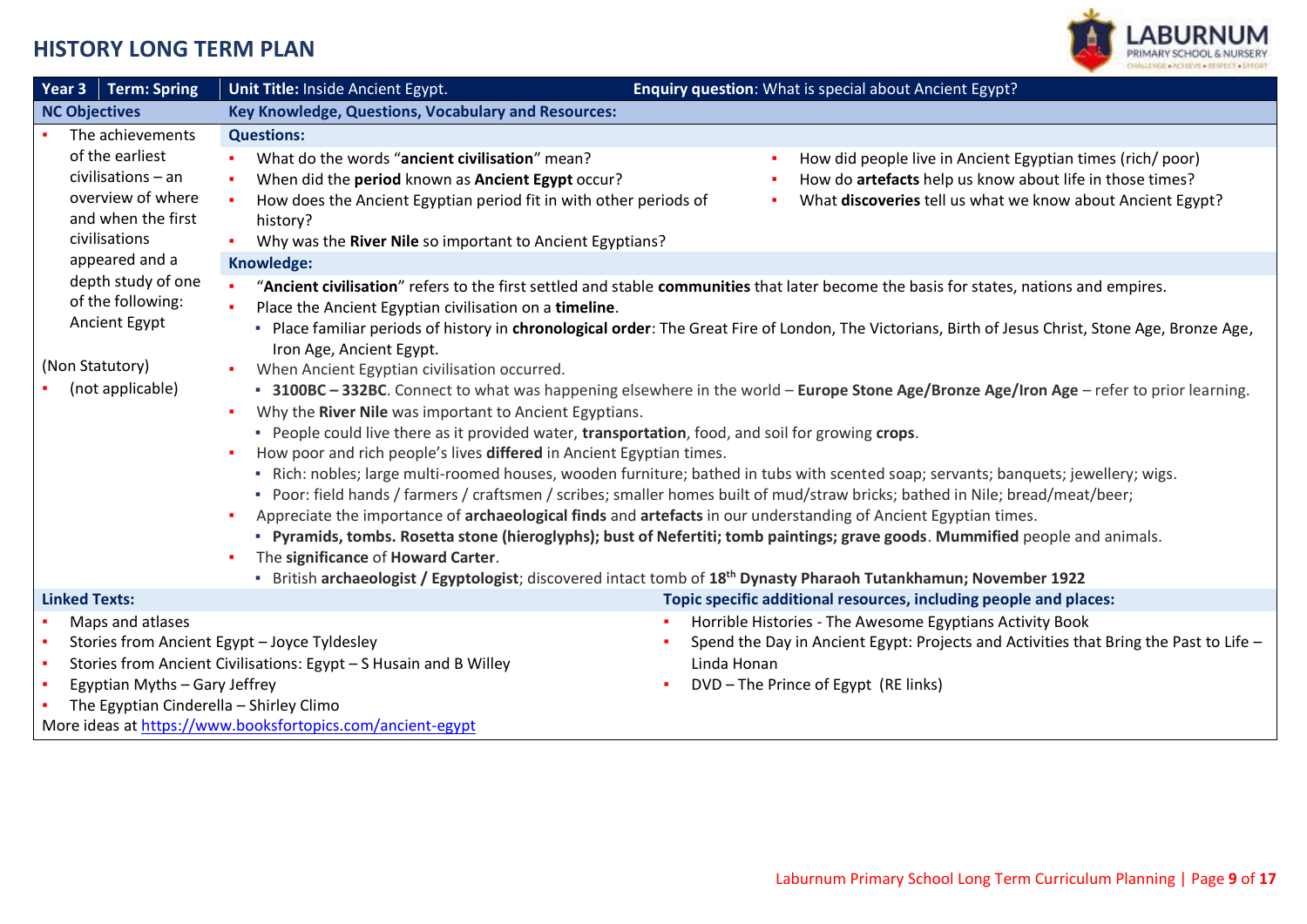

|                      | Term: Autumn<br>Year 4                                                                                                                                                                                                                                                           | <b>Unit Title: The Romans</b>                                                                                                                                                                                                                                                                                                                                                                                                                                                                                                                             |                                                                                                                                                                                                                                                                                                                                                                                                                                                                                                             |  |  |  |  |
|----------------------|----------------------------------------------------------------------------------------------------------------------------------------------------------------------------------------------------------------------------------------------------------------------------------|-----------------------------------------------------------------------------------------------------------------------------------------------------------------------------------------------------------------------------------------------------------------------------------------------------------------------------------------------------------------------------------------------------------------------------------------------------------------------------------------------------------------------------------------------------------|-------------------------------------------------------------------------------------------------------------------------------------------------------------------------------------------------------------------------------------------------------------------------------------------------------------------------------------------------------------------------------------------------------------------------------------------------------------------------------------------------------------|--|--|--|--|
| <b>NC Objectives</b> |                                                                                                                                                                                                                                                                                  | Key Knowledge, Questions, Vocabulary and Resources:                                                                                                                                                                                                                                                                                                                                                                                                                                                                                                       |                                                                                                                                                                                                                                                                                                                                                                                                                                                                                                             |  |  |  |  |
|                      | The Roman empire                                                                                                                                                                                                                                                                 | <b>Questions:</b>                                                                                                                                                                                                                                                                                                                                                                                                                                                                                                                                         |                                                                                                                                                                                                                                                                                                                                                                                                                                                                                                             |  |  |  |  |
|                      | and its impact on<br><b>Britain</b><br>Julius Caesar's<br>attempted invasion<br>in 55-54BC                                                                                                                                                                                       | Who were the Romans?<br>$\mathbf{r}$<br>Why did the Romans invade Britain?<br>Where is Rome?<br>$\mathbf{r}$<br>What areas were part of the Roman Empire?<br>$\mathbf{R}^{\mathrm{max}}$<br>How do we know about the Romans?<br>$\mathbf{r}$                                                                                                                                                                                                                                                                                                              | How was the Roman army organised?<br>Who was <b>Boudicca?</b><br>In what ways have the Romans influenced our lives today? (roads,<br>language, Roman Sandy, religion)                                                                                                                                                                                                                                                                                                                                       |  |  |  |  |
|                      | The Roman Empire                                                                                                                                                                                                                                                                 | Knowledge:                                                                                                                                                                                                                                                                                                                                                                                                                                                                                                                                                |                                                                                                                                                                                                                                                                                                                                                                                                                                                                                                             |  |  |  |  |
|                      | by AD42 and the<br>power of its army<br>Successful invasion<br>by Claudius and<br>conquest, including<br>Hadrian's wall<br>British resistance:<br><b>Boudicca</b><br>'Romanisation' of<br>Britain and the<br>impact of<br>technology, culture<br>and beliefs,<br>including early | The period being studied is from $c$ . 43AD - 410AD<br>The attempted invasion of Julius Caesar in 55-54BC (Including the reasons for the invasion).<br>$\mathbf{r}$<br>$\mathbf{r}$<br>empire, gold/silver, taxes.<br>$\mathbf{r}$<br><b>Boudicca and the rebellion</b><br>$\mathbf{r}$<br>She was a fierce warrior who set alight places including Colchester and St Albans<br>ж.<br>Roman Sandy<br>Sources of evidence which teach us about the Romans<br>Primary sources: coins, pottery, metal work etc. from visit<br>Secondary sources: photographs | That the Romans invaded Britain under Emperor Claudius to secure his throne. Reasons for invasion: natural resources, more land, bigger<br>The Roman army (Legionaries and auxiliaries including their roles/pay/conditions/rights; comparison to Celtic Warrior)<br>That she was the ruler of the Iceni tribe of Celts who fought against the Romans and made many famous speeches<br>What the Romans brought to Britain and how they influenced our lives today (roads, language, Roman Sandy, religion). |  |  |  |  |
|                      | Christianity                                                                                                                                                                                                                                                                     |                                                                                                                                                                                                                                                                                                                                                                                                                                                                                                                                                           |                                                                                                                                                                                                                                                                                                                                                                                                                                                                                                             |  |  |  |  |
|                      | <b>Linked Texts:</b>                                                                                                                                                                                                                                                             |                                                                                                                                                                                                                                                                                                                                                                                                                                                                                                                                                           | Topic specific additional resources, including people and places:                                                                                                                                                                                                                                                                                                                                                                                                                                           |  |  |  |  |
|                      | The Roman record: Paul Dowswell<br><b>Boudicca</b><br>Various non-fiction<br>Romans on the rampage: Jeremy Strong                                                                                                                                                                |                                                                                                                                                                                                                                                                                                                                                                                                                                                                                                                                                           | Verulamium visit (St. Albans)<br>Sandy council office visit (Museum)<br>Artefacts<br>Clay (for roads)                                                                                                                                                                                                                                                                                                                                                                                                       |  |  |  |  |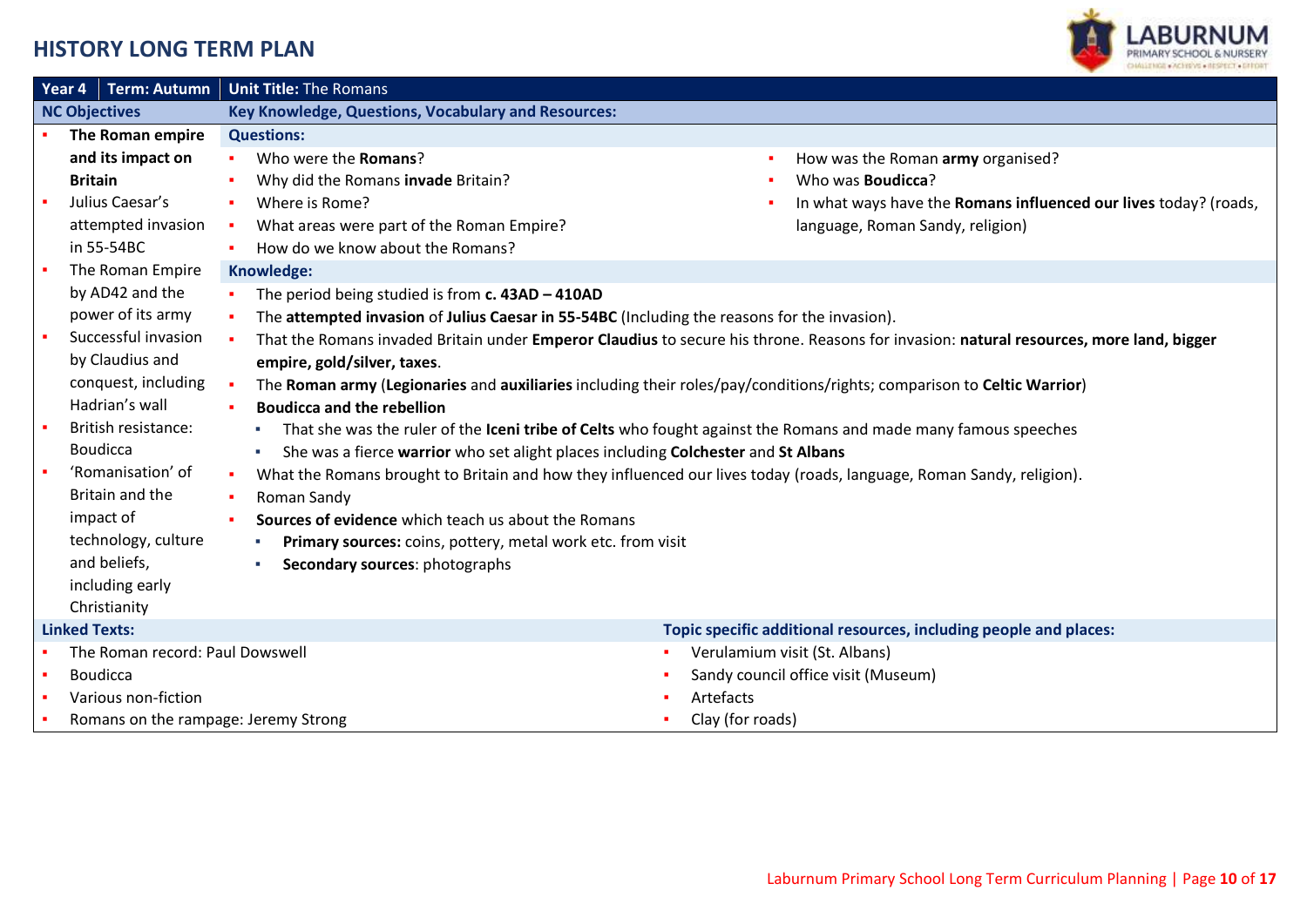

| Year 5<br><b>Term: Autumn</b>                 | Unit Title: Ancient Maya and the Mayan people: what contrast does central American early civilisations have with British history?                                                                                                                               |
|-----------------------------------------------|-----------------------------------------------------------------------------------------------------------------------------------------------------------------------------------------------------------------------------------------------------------------|
| <b>NC Objectives</b>                          | Key Knowledge, Questions, Vocabulary and Resources:                                                                                                                                                                                                             |
| Mayan civilisation: a                         | <b>Questions:</b>                                                                                                                                                                                                                                               |
| non-European society                          | What do we already know about the Mayan Civilisation?<br>What did Mayan people eat?<br>٠                                                                                                                                                                        |
| that provides contrast                        | Who were the Mayans?<br>How do you think their diet was different to what we eat today?<br>$\blacksquare$                                                                                                                                                       |
| with British history.                         | What do you know about Mayan gods?<br>Why?<br>$\blacksquare$                                                                                                                                                                                                    |
| Note connections,                             | What is a common feature of religion in many ancient civilisations?<br>Where in the world did the Maya live?<br>×<br>$\mathbf{r}$                                                                                                                               |
| contrasts and trends<br>over time and develop | What other things did the Maya believe and why might they have<br>The area today covers more than one country. What are they<br>×<br>$\blacksquare$<br>had this view?<br>called?                                                                                |
| the appropriate use of                        | Why do we not believe the same today?<br>The first explorers found Mayan ruins in the 1800's. How would<br>×<br>$\blacksquare$                                                                                                                                  |
| historical terms.                             | Why and how did the Mayans use sacrifice and how did this link to<br>they have documented what they saw?                                                                                                                                                        |
| Address and                                   | How do we know about the Mayans?<br>their belief system?<br>$\blacksquare$                                                                                                                                                                                      |
| sometimes devise                              | How did the Maya count? How did their number system work?<br>What do you already know about Chichen Itza?                                                                                                                                                       |
| historically valid                            | What can we learn about the ancient Maya from the buildings they<br>How does it compare to ours?                                                                                                                                                                |
| questions about                               | left behind?                                                                                                                                                                                                                                                    |
| change, cause,                                | Knowledge:                                                                                                                                                                                                                                                      |
| similarity and                                | BC means 'Before Christ' and know that anno Domini (AD) means 'in the year of our lord' in Latin.                                                                                                                                                               |
| difference and                                | c. stands for 'circa' which means 'about' in Latin.                                                                                                                                                                                                             |
| significance.                                 | AD and BC are also increasingly known as CE (Common Era) and BCE (before the Common Era).<br>×                                                                                                                                                                  |
| Construct informed                            | Period of time studied is from AD 900.<br>×                                                                                                                                                                                                                     |
| responses that involve                        | Appreciate and understand the length of time during which the Mayan's developed their way of living. Compare this to the British points in                                                                                                                      |
| thoughtful selection                          | History that took place at the same time.                                                                                                                                                                                                                       |
| and organisation of<br>relevant historical    | Develop a chronologically secure knowledge and understanding of world history, establishing clear narratives within and across the periods<br>they study by learning about the Maya civilisation and understanding who they were and when and where they lived. |
| information.                                  | Construct informed responses that involve thoughtful selection and organisation of relevant historical information by learning about the                                                                                                                        |
| Understand how our                            | religious beliefs and practices of the Maya people and the gods they believed in.                                                                                                                                                                               |
| knowledge of the past                         | Construct informed responses that involve thoughtful selection and organisation of relevant historical information by learning about how the                                                                                                                    |
| is constructed from a                         | Maya invented and used their calendars and number system.                                                                                                                                                                                                       |
| range of sources.                             | Understand how our knowledge of the past is constructed from a range of sources and that different versions of past events may exist, giving                                                                                                                    |
|                                               | some reasons for this by identifying and using sources of evidence to learn about the Maya cities and some of the people who explored and<br>documented them.                                                                                                   |
|                                               | Regularly address and sometimes devise historically valid questions about change, cause, similarity and difference and significance through                                                                                                                     |
|                                               | learning about the Mayan writing system.                                                                                                                                                                                                                        |
|                                               |                                                                                                                                                                                                                                                                 |
|                                               |                                                                                                                                                                                                                                                                 |
|                                               | Laburnum Primary School Long Term Curriculum Planning   Page 11 of 17                                                                                                                                                                                           |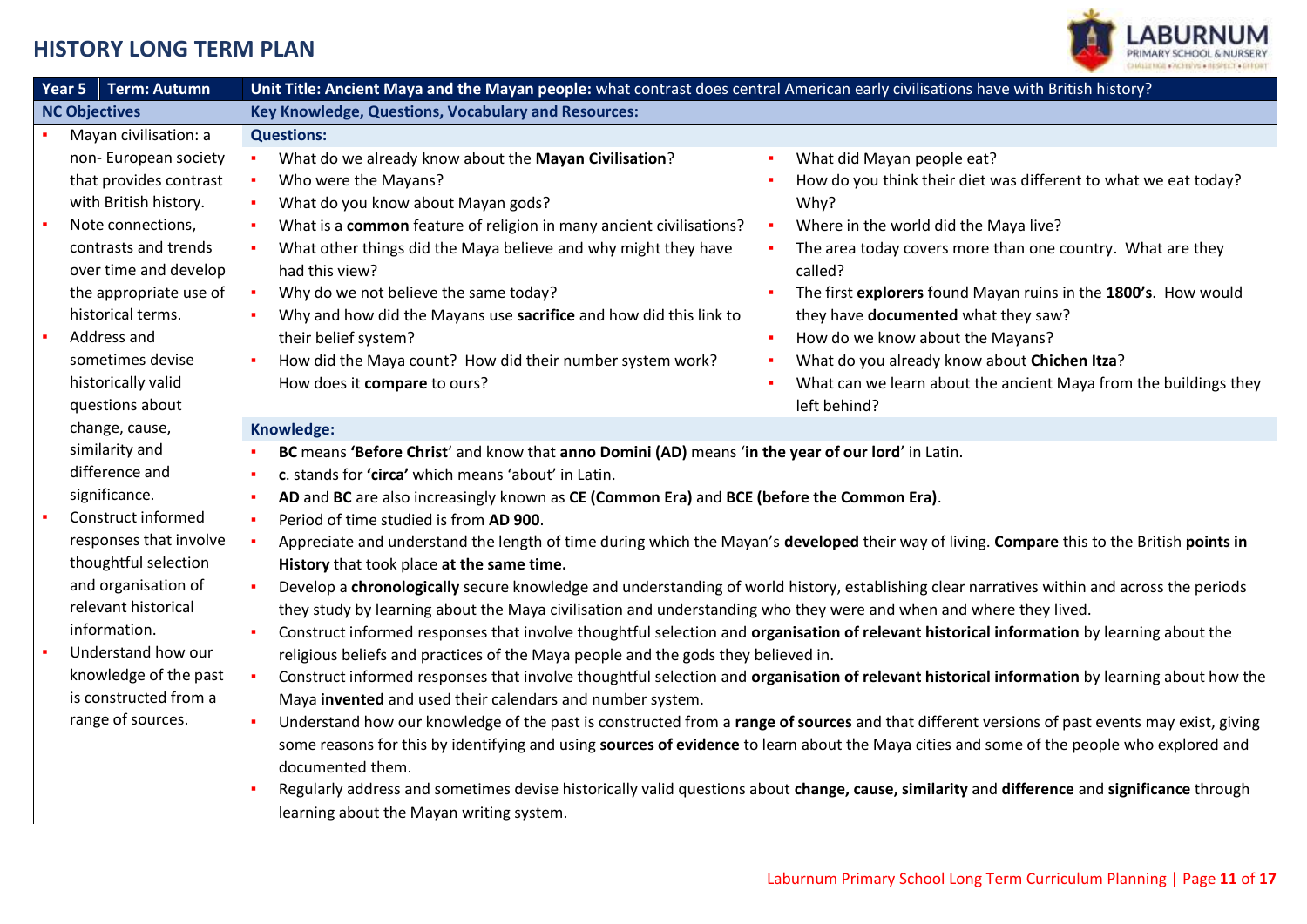

Maya people ate and its religious and cultural **significance**. Look at images of Mayan temples as a **primary source** of evidence. ▪ A **source** is 'something that tell us about the past' and that a **primary source** is 'a source created during the time **period** being studied.' Gods and Religions (The creation story) Location of Ancient Maya on the map **Linked Texts: Topic specific additional resources, including people and places:** The Great Kapok Tree by Lynne Cherry The Chocolate Tree: A Mayan Folktale by Linda Lowery The Hero Twins: Against the Lords of Death (A Mayan Myth) by Dan Jolley and David Witt **• The Rain Player by David Wisniewski** The History Detective Investigates: Mayan Civilization by Clare Hibbert Non-Fiction texts Images Mayan ruins (including file from Mrs Day on k-drive) **Year 5 Term: Spring Unit Title: Anglo Saxons and Vikings- How Britain has been influenced by the wider world. NC Objectives Key Knowledge, Questions, Vocabulary and Resources:** ▪ **Britain's settlement by Anglo-Saxons and Scots** ▪ Roman withdrawal from Britain in c. AD 410 and the fall of the western Roman Empire. Scots invasions from Ireland to north Britain (now Scotland). Anglo-Saxon invasions, settlements and kingdoms: place names and village life. Anglo-Saxon art and culture. Christian conversion – Canterbury, Iona and Lindisfarne. ▪ **The Viking and Anglo-Saxon struggle for the Kingdom of England to the time of Edward the Confessor** ▪ Viking raids and invasion. **Questions:** ▪ Who were the **Anglo Saxons** and why did they **invade**  Britain? Where did the Anglo Saxons come from and where did they **settle**? ▪ What would our lives be like if there had been no **Anglo Saxons** and **Vikings civilisation**? ▪ How do we know about the Anglo Saxons? **•** What stories are there about the Anglo Saxons? ▪ Who did the Anglo Saxons **worship** and how? What did buildings look like in Anglo Saxon times? In what ways have the Anglo Saxons **influenced our lives** today? (democracy, language, philosophy, science, maths etc.) Who were the Vikings and why did they **invade** Britain? Where did the Vikings come from and where did they settle? **•** How do we know about the Vikings? What stories are there about the Vikings? ▪ Who did the Vikings **worship** and how? **•** What did buildings look like in Viking times? ▪ In what ways have the Vikings **influenced our lives** today? (democracy, language, philosophy, science, maths etc.) ▪ How and when did the **invaders** become **Christians**? ▪ Were there any major differences between the **Anglo-Saxon** and **Viking invaders**? ▪ What can **archaeology** tell us about the invaders? ▪ How are we to **interpret** the surviving **primary sources**? **Knowledge:** To develop a chronologically secure knowledge and understanding of British, local and world history, establishing clear narratives within and

Note **connections**, **contrasts** and **trends** over time and develop the appropriate use of historical terms by learning about the food the ancient

- Resistance by Alfred the Great and Athelstan, first king of England.
- **BC** means '**Before Chris**t' and know that **anno Domini (AD)** means '**in the year of our lord**' in Latin.
- **c**. stands for **'circa'** which means 'about' in Latin.

across the periods they study.

▪ **AD** and **BC** are also increasingly known as **CE (Common Era)** and **BCE (before the Common Era).**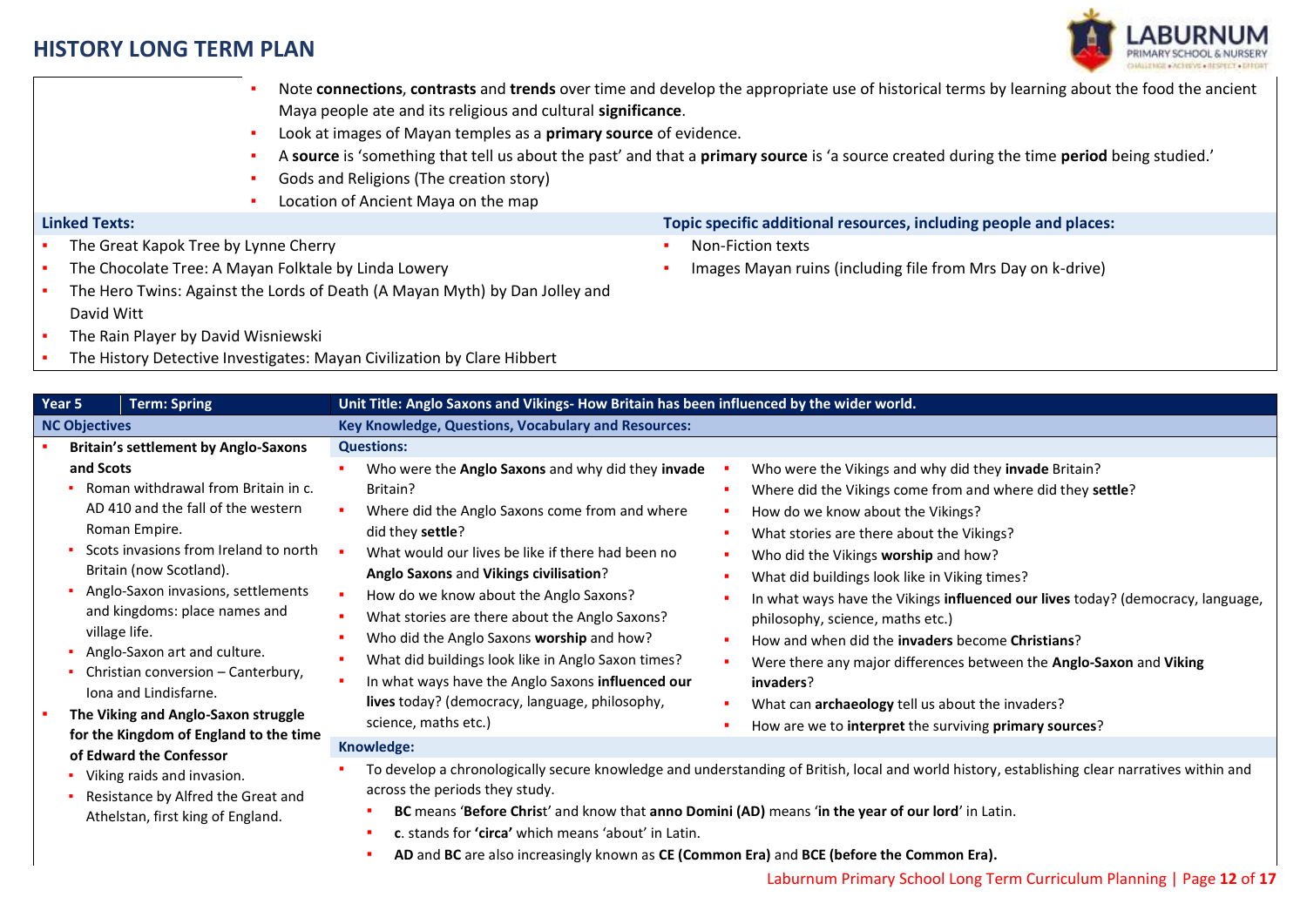

- Further Viking invasions and Danegeld.
- **Anglo-Saxon laws and justice.**
- Edward the Confessor and his death in 1066.
- To develop a chronologically secure knowledge and understanding of British, local and world history, establishing clear narratives within and across the periods they study.
- Note connections, contrasts and trends over time and develop the appropriate use of historical terms.
- Address and sometimes devise historically valid questions about change, cause, similarity and difference and significance.
- Construct informed responses that involve thoughtful selection and organisation of relevant historical information.
- **■** Understand how our knowledge of the past is constructed from a range of sources.
- Period of time studied is from **AD410** when the **Romans withdrew** from Britain.
- The Romans, Anglo-Saxons and Vikings lasted **1000 years millennium**.
- The period studied began with an **invasion**: the first **Roman invasion in 55BC** and ended with the death of Edward the Confessor/**the Norman invasion of William the Conqueror in 1066AD.**
- The religious beliefs and practices of the Anglo Saxons people and the gods they believed in.
- The British switched from people **worshipping pagan Gods** (at the start of the period) to a **nation of Christians** (at the end.)
- Alfred the Great became king in AD871, fought the Vikings and then made peace so that English and Vikings settled down to live together. He encouraged people to learn and he tried to govern well and fairly.
- **Athelstan** was Alfred the Great's grandson. He reigned between **AD925** and **AD939** and was the very first '**King of all England**'. Athelstan was a successful soldier. In **AD920** he took York from the Vikings and pushed the boundaries of England.
- Athelstan worked hard to make his kingdom strong by writing laws and encouraging **trade**.
- Further invasions by the Vikings Ethelred tried to stop the Vikings from invading by giving them gold and land. This money was called **Danegeld**. The Vikings took the gold and attacked anyway.
- Note connections, contrasts and trends over time and develop the appropriate use of historical terms: Address and sometimes devise historically valid questions about change, cause, similarity and difference and significance.
- Generate questions relating to **connections**, **contrasts** and **trends** using appropriate and accurate historical terms.
- Identify and discuss **connections**, **contrasts** and **trends** relating to the food Anglo Saxons and Vikings ate, and its **religious** and **cultural significance**.
- Appreciate and understand the length of time during which the Anglo Saxons developed their way of living. Compare this to the British points in History that took place at the same time - the Vikings.
- Know how the Anglo Saxon language is part of our modern English language (e.g. place names).
- Use historical terms accurately and appropriately: Celtic; Brittones; Britannia; Caledonians; Irish; Picts; Scotland; Angles; Saxons; Jutes; **Frisians; 5th/6th centuries; AD; BC; Angle-land; millennium; 1000 AD; settle; settlement; invasion; invaded; pagan and Christianity.**
- Understand how our knowledge of the past is constructed from a range of sources
	- Different versions of past events may exist, giving some reasons for this by identifying and using **sources of evidence**.
	- Some of the people who explored and documented **sources of information**.
	- A **source** is 'something that tells us about the past'. Know that a **primary source** is 'a source created during the time **period** being studied'. Deduce information from a variety of **sources** and discuss their validity. Know that sources can contain **bias.**

| <b>Linked Texts:</b>                          |  |                                              | Topic specific additional resources, including people and places: |  |  |
|-----------------------------------------------|--|----------------------------------------------|-------------------------------------------------------------------|--|--|
| Beowulf By Rob Lloyd Jones and Victor Tavares |  | Viking Boy by Tony Bradman                   | Images                                                            |  |  |
| Beowulf by Michael Morpurgo                   |  | The Dragon's Hoard by Lri Don and Cate James | <b>BBC</b> links                                                  |  |  |
| The Buried Crown by Ally Sherrick             |  | Odd and the frost giants by Neil Gainman     | Visit to West Stowe                                               |  |  |
| Anglo Saxon Boy by Tony Bradman               |  |                                              |                                                                   |  |  |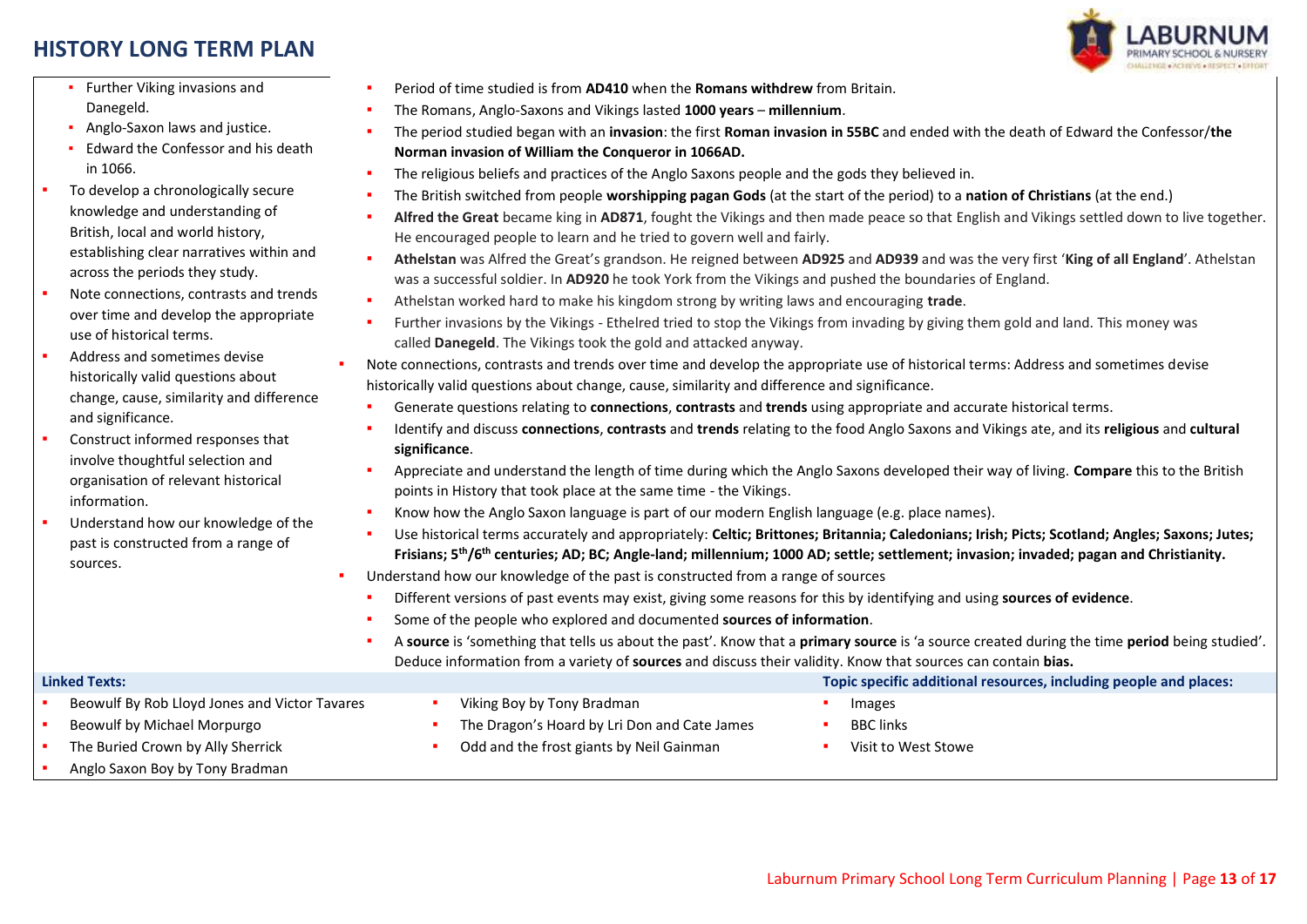

| Year 6<br><b>Term: Autumn</b> |                                    | Unit Title: What impact and influence has the Greek empire and its legacy had on life today?                                             |
|-------------------------------|------------------------------------|------------------------------------------------------------------------------------------------------------------------------------------|
| <b>NC Objectives</b>          |                                    | Key Knowledge, Questions, Vocabulary and Resources:                                                                                      |
|                               | Ancient Greece-a study of          | <b>Questions:</b>                                                                                                                        |
|                               | <b>Greek life and achievements</b> | Who were the Ancient Greeks?                                                                                                             |
|                               | and their influence on the         | Where was/is Greece and the Greek empire (on a map)?                                                                                     |
|                               | western world.                     | How was the ancient Greek civilisation organised?<br>٠                                                                                   |
|                               | The legacy of Greek culture (art   | How do we know about the Ancient Greeks and what stories are there about Ancient Greece? (primary and secondary sources,                 |
|                               | and literature) on later periods   | mythology)                                                                                                                               |
|                               | in British history, including the  | How do the modern day Olympic games differ from the Ancient Greek games?                                                                 |
|                               | present day.                       | Who did the Ancient Greeks worship and how? (links to Roman history knowledge due to cross over and misconceptions)                      |
| ×                             | Note connections, contrasts and    | What did buildings look like in Ancient Greece?<br>$\sim$                                                                                |
|                               | trends over time and develop       | In what ways have the Ancient Greeks influenced our lives today? (democracy, language, philosophy, science, sport, mathematics)          |
|                               | the appropriate use of historical  | Knowledge:                                                                                                                               |
|                               | terms.                             | Know that the period being studied is from c. 2900 BCE to c. 300 BCE and where this sits in historical chronology.                       |
|                               | Address and sometimes devise       | Know that Ancient Greece was divided up into small 'city-states', including Athens, Sparta, Corinth and Olympia, and locate these        |
|                               | historically valid questions about | on a map of Greece.                                                                                                                      |
|                               | change, cause, similarity and      | Understand the term civilisation as 'the society, culture, and way of life of a particular area.'                                        |
|                               | difference and significance.       | Use images of Greek pottery as a primary source (something that tells us about the past created during the time period being             |
|                               | Construct informed responses       | studied) of evidence. (Art cross-curricular link)                                                                                        |
|                               | that involve thoughtful selection  | - 1<br>Know that The Ancient Greeks founded the Olympic games which were a religious festival, taking place every four years in Olympia. |
|                               | and organisation of relevant       | Compare with modern day Olympics (e.g., events: running, discus, javelin, long jump, wrestling, boxing, chariot racing, pentathlon).     |
|                               | historical information.            | Know that the Ancient Greeks worshipped multiple gods and goddesses (Zeus, Hades, Aphrodite, Hera, Athena, Poseidon).                    |
|                               | Understand how our knowledge       | Be familiar with examples of Greek mythology which include Greek Heroes, mythical beasts/ creatures, explanations of concepts:           |
|                               | of the past is constructed from a  | Pandora's box, Theseus and the Minotaur, Trojan Horse, Trails of Heracles. (English cross-curricular link)                               |
|                               | range of sources.                  | Understand what is meant by Democracy (rule by the people) and what this consists of (a system of voting representatives). Make          |
|                               |                                    | links with government today (including the terms council and assembly).                                                                  |
|                               |                                    | Make links with other events in history which differ in terms of equality (only free men could vote- slaves, women and foreigners        |
|                               |                                    | could not).                                                                                                                              |
|                               |                                    | Recognise how the Greeks influenced language (prologue, etymology, Greek alphabet - Alpha, Beta, Gamma, Delta, Epsilon). (Cross          |
|                               |                                    | curricular links to English/Grammar lessons)                                                                                             |
|                               |                                    | Appreciate the concept of Greek ideas being the root of words/phrases/idioms used in spoken English language and understand              |
|                               |                                    | what is meant by them: Achilles' Heel, Midas Touch, Nemesis, Phobia, Atlas, Cereal, Chronology, Hypnosis.                                |
|                               |                                    | Know that there were many Greek scholars who made significant contributions to maths, science and philosophy.                            |
|                               |                                    | Understand the terms philosophy and philosopher and be aware of examples of philosophers and their contribution to theory and            |
|                               |                                    | logic. (Aristotle, Plato, Aristotle)                                                                                                     |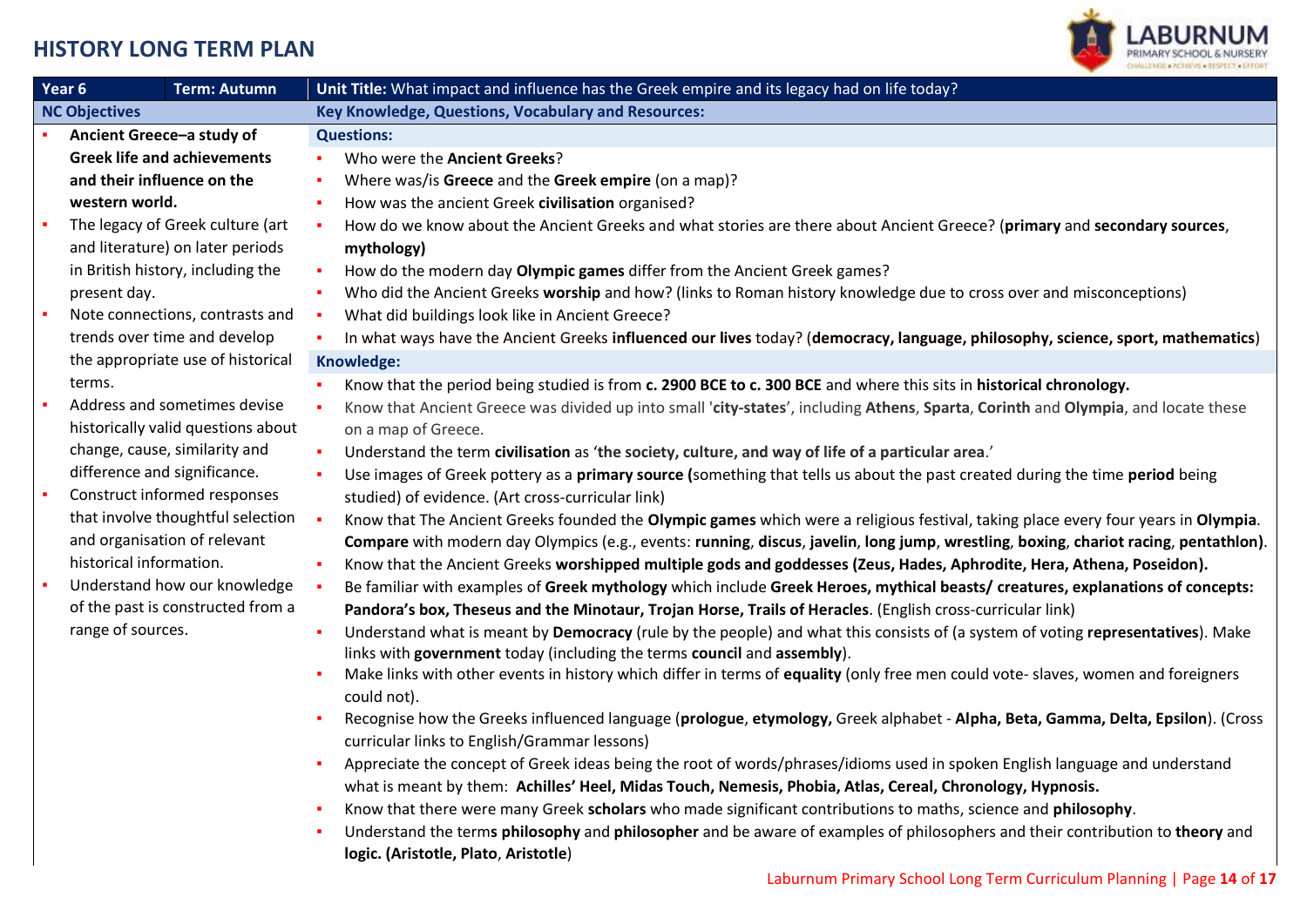

- Who let the Gods out? (Series) by Maz Evans
- Beasts of Olympus by Lucy Coats
- The Ancient Greek Mysteries by Saviour Pirotta & Freya Hartas
- The Orchard book of Greek Myths by Geraldine McCaughrean
- Percy Jackson by Rick Riordan
- The Girl of Ink and Stars by Kiran Millwood Hargrave
- Various Greek Myths by Marcia Williams

#### **Linked Texts: Topic specific additional resources, including people and places:**

- Non-Fiction texts
- Images of Greek Art/Pots
- Replica Greek Artefacts

| Year 6                               | <b>Term: Spring</b>                     | Unit Title: How and why was WW2 a significant turning point in British history?                                                |
|--------------------------------------|-----------------------------------------|--------------------------------------------------------------------------------------------------------------------------------|
| <b>NC Objectives</b>                 |                                         | Key Knowledge, Questions, Vocabulary and Resources:                                                                            |
|                                      | A study of an aspect or theme in        | <b>Questions:</b>                                                                                                              |
|                                      | British history that extends pupils'    | What were the reasons for the start of WW2? (Geographical subject knowledge of Europe)                                         |
|                                      | chronological knowledge beyond          | Who were key figures and what were their contributions? (e.g. Winston Churchill and Adolf Hitler)<br>$\mathbf{r}$              |
| 1066                                 |                                         | What was life like in Britain during WW2? (Including evacuees, rationing, the home front, land army, government propaganda)    |
| continue to develop a                |                                         | What was the Holocaust and who did it impact? Anne Frank and survivor stories (PSHCE subject link: prejudice, antisemitism,    |
|                                      | chronologically secure knowledge        | racism, fascism)                                                                                                               |
|                                      | and understanding of British, local     | What was life like for a British soldier?                                                                                      |
|                                      | and world history, establishing clear • | What were the chronological key events that took place during WW2? (The Nazi Invasion of Euopean countries and Russia, The     |
|                                      | narratives within and across the        | bombing of Pearl Harbour, The Battle of Britain Dunkirk, The Blitz, D Day, VE Day, The Dambusters Raid and The Normandy        |
| periods they study.                  |                                         | Landing?                                                                                                                       |
|                                      | note connections, contrasts and         | What made WW2 a "world" war? (Allies and Axis Powers, Geographical knowledge of European countries/ worldwide countries        |
|                                      | trends over time and develop the        | and their boarders).                                                                                                           |
| appropriate use of historical terms. | Knowledge:                              |                                                                                                                                |
|                                      | address and sometimes devise            | Develop investigation and evaluation skills using sources.                                                                     |
|                                      | historically valid questions about      | To organise and describe information chronologically.                                                                          |
|                                      | change, cause, similarity and           | Understand how past events have helped to shape the world we know today.<br>٠                                                  |
|                                      | difference, and significance.           | Evaluate and assess the reason, impact and significance of key wartime events.                                                 |
|                                      | construct informed responses that       | Which countries were involved in the war, why they were involved in the war and where they are located on a map.<br>٠          |
|                                      | involve thoughtful selection and        | Who important people involved in the war were and what their roles were: Neville Chamberlain, Winston Churchill, Adolf Hitler, |
|                                      | organisation of relevant historical     | King George VI.                                                                                                                |
| information.                         |                                         | Describe what evacuation and rationing were and the impact that adapting to the war had on day to day life (including The      |
|                                      |                                         | Home Front, Propaganda, the role of women)                                                                                     |
|                                      |                                         |                                                                                                                                |
|                                      |                                         | Laburnum Primary School Long Term Curriculum Planning   Page 15 of 17                                                          |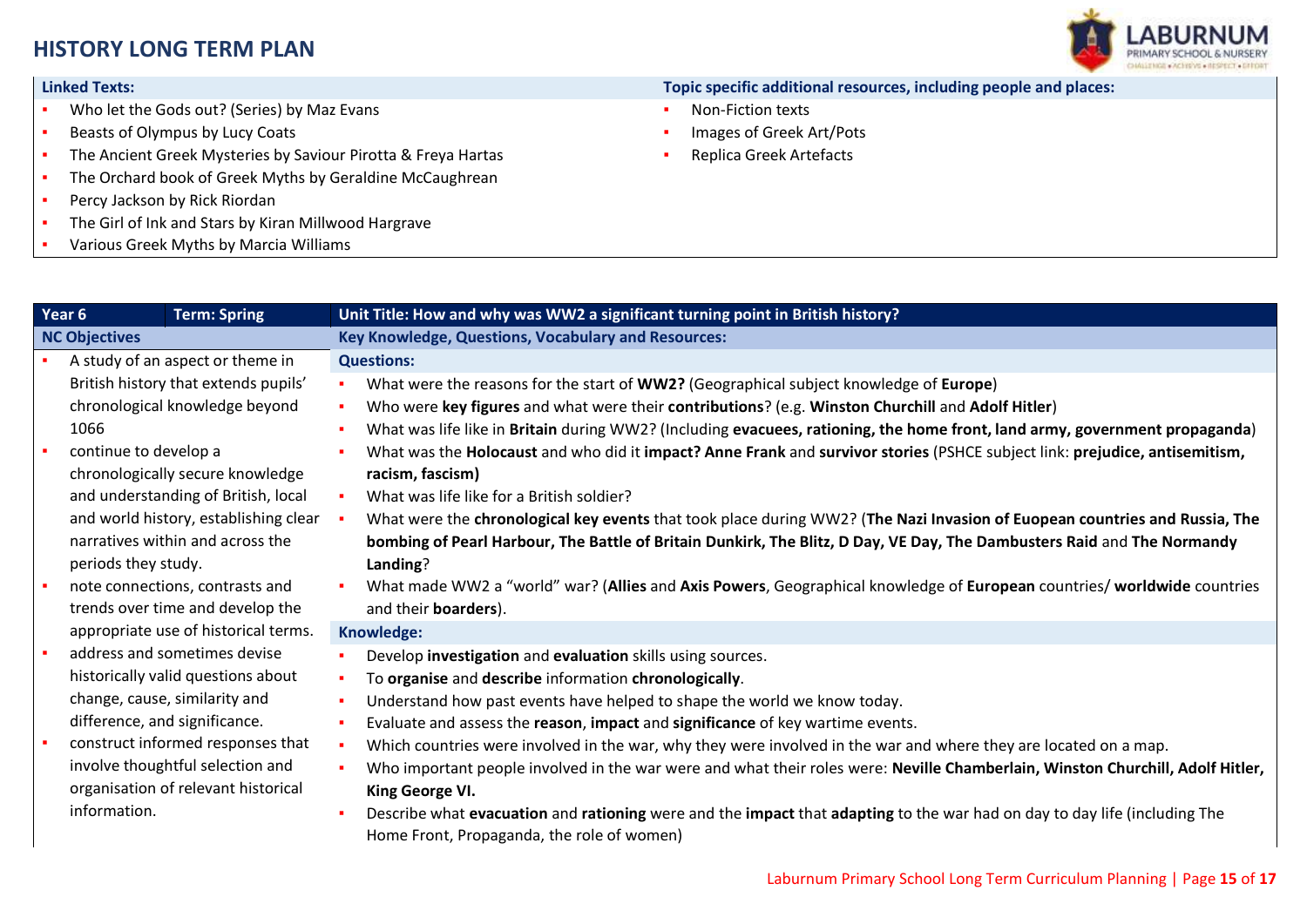

- understand how our knowledge of the past is constructed from a range of sources
- **a significant turning point in British history, for example the Battle of Britain**

- Variety of books from library
- Non-fiction books linked to unit:
	- The story of the second world war by Peter Crisp
	- See inside the second world war by Rob Lloyd Jones
	- Remember World War 2: Kids who survived to tell their stories by Darinda Makanaonalani Nicholson
	- **The Second World War (Usborne History of Britain by Henry Brook)**
	- **Horrible Histories Woeful Second World War**
	- Journeys: Children of the holocaust tell their stories introduced by Stephen S. Smith
- Fictional/ fact-fictional reading books linked to unit:
	- **The diary of Anne Frank,**
	- When Hitler stole Pink Rabbit by Judith Kerr
	- The disappearance of Goldie Rapaport by Gina Schwarzmann and Evelyn Julia Kent
	- The boy in the striped pyjamas by John Boyne
	- Carrie's War by Nina Bawden
	- My secret war diary by Flossie Albright
	- Goodnight Mr Tom by Michelle Magorian
	- Friend or Foe, War Horse, Shadow, The Amazing story of Adolphus Tips, Private Peaceful, Little Manfred, Toro Toro, An elephant in the garden by Michael Morpurgo
	- **F** The Lion, the Witch and the Wardrobe by Lewis Carol
- Picture books linked to unit:
	- The Arrival by Sean Tann
	- Rose Blanche
	- **The Lion and the Unicorn by Shirley Hughes**
- Describe what the **Holocaust** was and who suffered as a result, making **links** with **relevant** and **ongoing** issues today.
- Devise historically valid questions about **change**, **cause**, **similarity** and **difference** and **significance** based on knowledge of **rationing** during World War 2.
- Know about events that were **key turning points** in the war, such as the **Battle of Britain** and the **Nazi German invasion of Russia.**

#### **Linked Texts: Topic specific additional resources, including people and places:**

- **BBC learning zone video clips**
- Twinkl unit of work
- [https://www.keystagehistory.co.uk/keystage-2/outstanding-lessons](https://www.keystagehistory.co.uk/keystage-2/outstanding-lessons-keystage-2/life-in-britain-1930-1945/)[keystage-2/life-in-britain-1930-1945/](https://www.keystagehistory.co.uk/keystage-2/outstanding-lessons-keystage-2/life-in-britain-1930-1945/) Subscription needed.
- [https://www.bbc.co.uk/teach/class-clips-video/history-ks2-children-of](https://www.bbc.co.uk/teach/class-clips-video/history-ks2-children-of-ww2/zm7wpg8)[ww2/zm7wpg8](https://www.bbc.co.uk/teach/class-clips-video/history-ks2-children-of-ww2/zm7wpg8)
- <http://www.primaryresources.co.uk/history/history1.htm>
- <https://www.theschoolrun.com/homework-help/world-war-2>
- <http://primaryhomeworkhelp.co.uk/Britain.html>
- <https://www.dkfindout.com/uk/history/world-war-ii/>